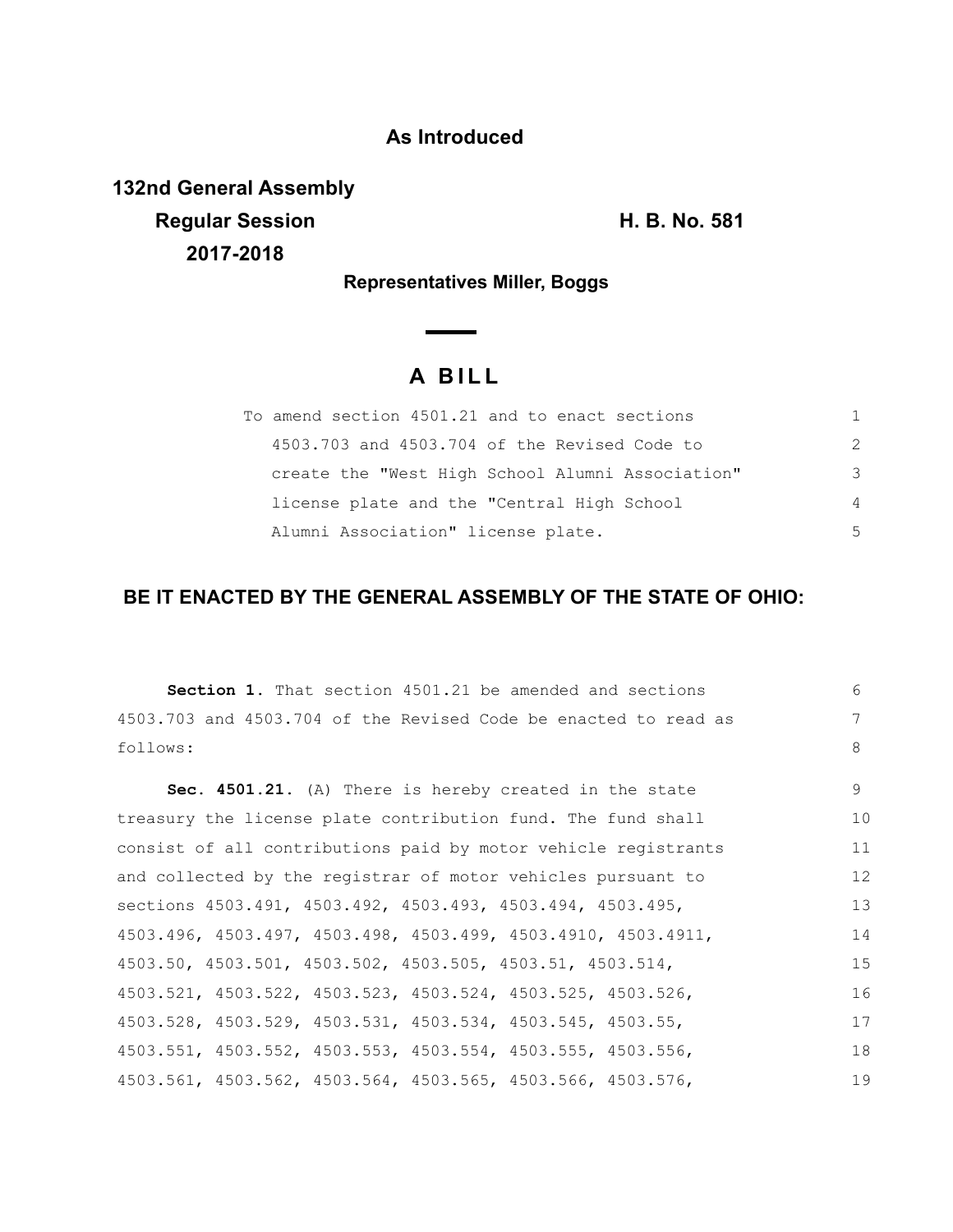| 4503.577, 4503.591, 4503.592, 4503.594, 4503.67, 4503.68,        | 20 |
|------------------------------------------------------------------|----|
| 4503.69, 4503.701, 4503.702, 4503.703, 4503.704, 4503.71,        | 21 |
| 4503.711, 4503.712, 4503.713, 4503.715, 4503.72, 4503.722,       | 22 |
| 4503.73, 4503.732, 4503.733, 4503.74, 4503.75, 4503.751,         | 23 |
| 4503.752, 4503.763, 4503.764, 4503.85, 4503.86, 4503.87,         | 24 |
| 4503.871, 4503.873, 4503.874, 4503.875, 4503.876, 4503.877,      | 25 |
| 4503.878, 4503.879, 4503.88, 4503.89, 4503.891, 4503.892,        | 26 |
| 4503.90, 4503.901, 4503.902, 4503.903, 4503.904, 4503.905,       | 27 |
| 4503.906, 4503.907, 4503.908, 4503.92, 4503.94, 4503.951,        | 28 |
| 4503.97, and 4503.98 of the Revised Code.                        | 29 |
| (B) The registrar shall pay the contributions the                | 30 |
| registrar collects in the fund as follows:                       | 31 |
| The registrar shall pay the contributions received               | 32 |
| pursuant to section 4503.491 of the Revised Code to the breast   | 33 |
| cancer fund of Ohio, which shall use that money only to pay for  | 34 |
| programs that provide assistance and education to Ohio breast    | 35 |
| cancer patients and that improve access for such patients to     | 36 |
| quality health care and clinical trials and shall not use any of | 37 |
| the money for abortion information, counseling, services, or     | 38 |
| other abortion-related activities.                               | 39 |
| The registrar shall pay the contributions the registrar          | 40 |
| receives pursuant to section 4503.492 of the Revised Code to the | 41 |
| organization cancer support community central Ohio, which shall  | 42 |
| deposit the money into the Sheryl L. Kraner Fund of that         | 43 |
| organization. Cancer support community central Ohio shall expend | 44 |
| the money it receives pursuant to this division only in the same | 45 |
| manner and for the same purposes as that organization expends    | 46 |
| other money in that fund.                                        | 47 |
| The registrar shall pay the contributions received               | 48 |

pursuant to section 4503.493 of the Revised Code to the autism 49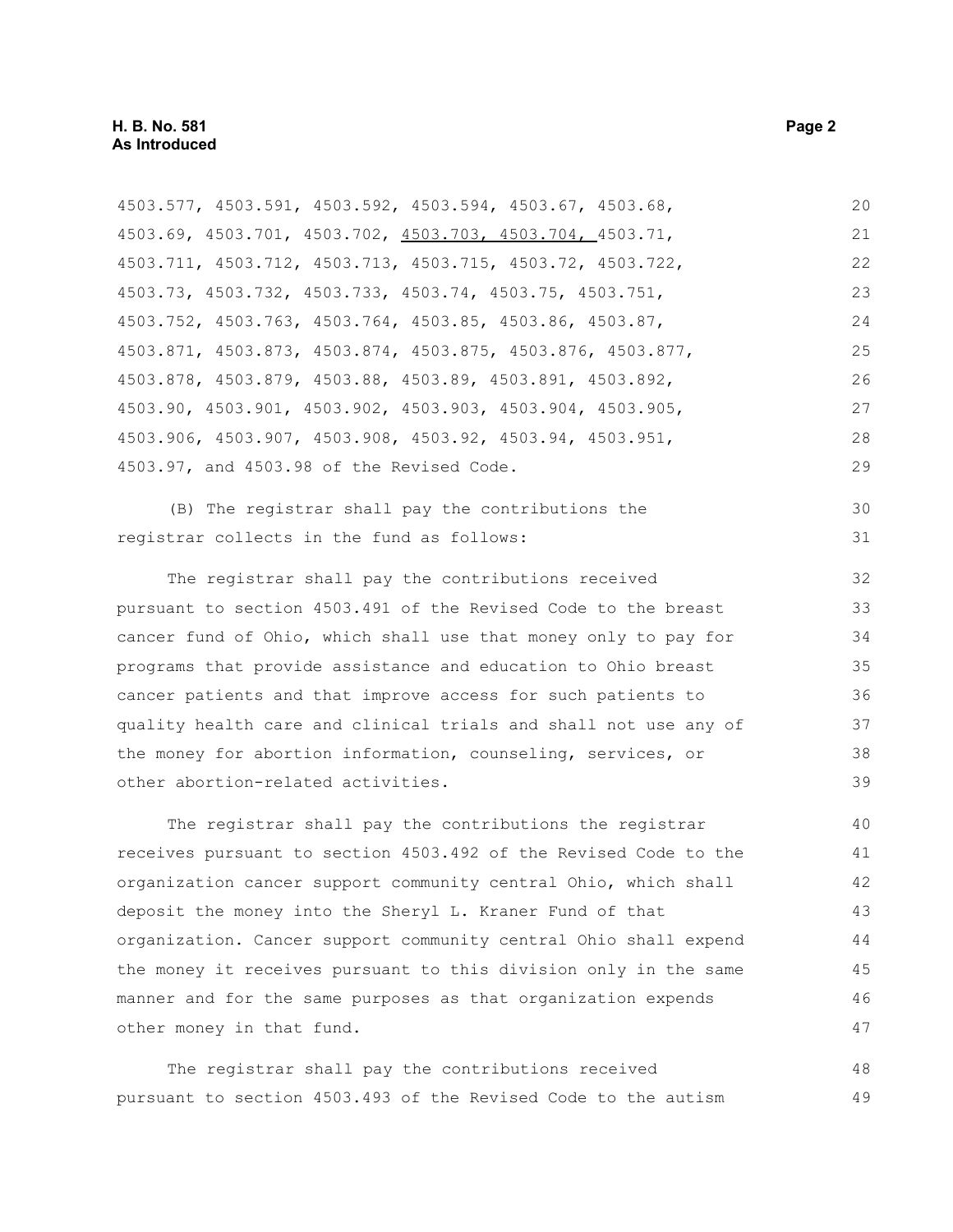society of Ohio, which shall use the contributions for programs and autism awareness efforts throughout the state. The registrar shall pay the contributions the registrar receives pursuant to section 4503.494 of the Revised Code to the national multiple sclerosis society for distribution in equal amounts to the northwestern Ohio, Ohio buckeye, and Ohio valley chapters of the national multiple sclerosis society. These chapters shall use the money they receive under this section to assist in paying the expenses they incur in providing services directly to their clients. The registrar shall pay the contributions the registrar receives pursuant to section 4503.495 of the Revised Code to the national pancreatic cancer foundation, which shall use the money it receives under this section to assist those who suffer with pancreatic cancer and their families. The registrar shall pay the contributions the registrar receives pursuant to section 4503.496 of the Revised Code to the Ohio sickle cell and health association, which shall use the contributions to help support educational, clinical, and social support services for adults who have sickle cell disease. The registrar shall pay the contributions the registrar receives pursuant to section 4503.497 of the Revised Code to the St. Baldrick's foundation, which shall use the contributions for its research and other programs. The registrar shall pay the contributions the registrar receives pursuant to section 4503.498 of the Revised Code to special olympics Ohio, inc., which shall use the contributions 50 51 52 53 54 55 56 57 58 59 60 61 62 63 64 65 66 67 68 69 70 71 72 73 74 75 76

The registrar shall pay the contributions the registrar

for its programs, charitable efforts, and other activities.

77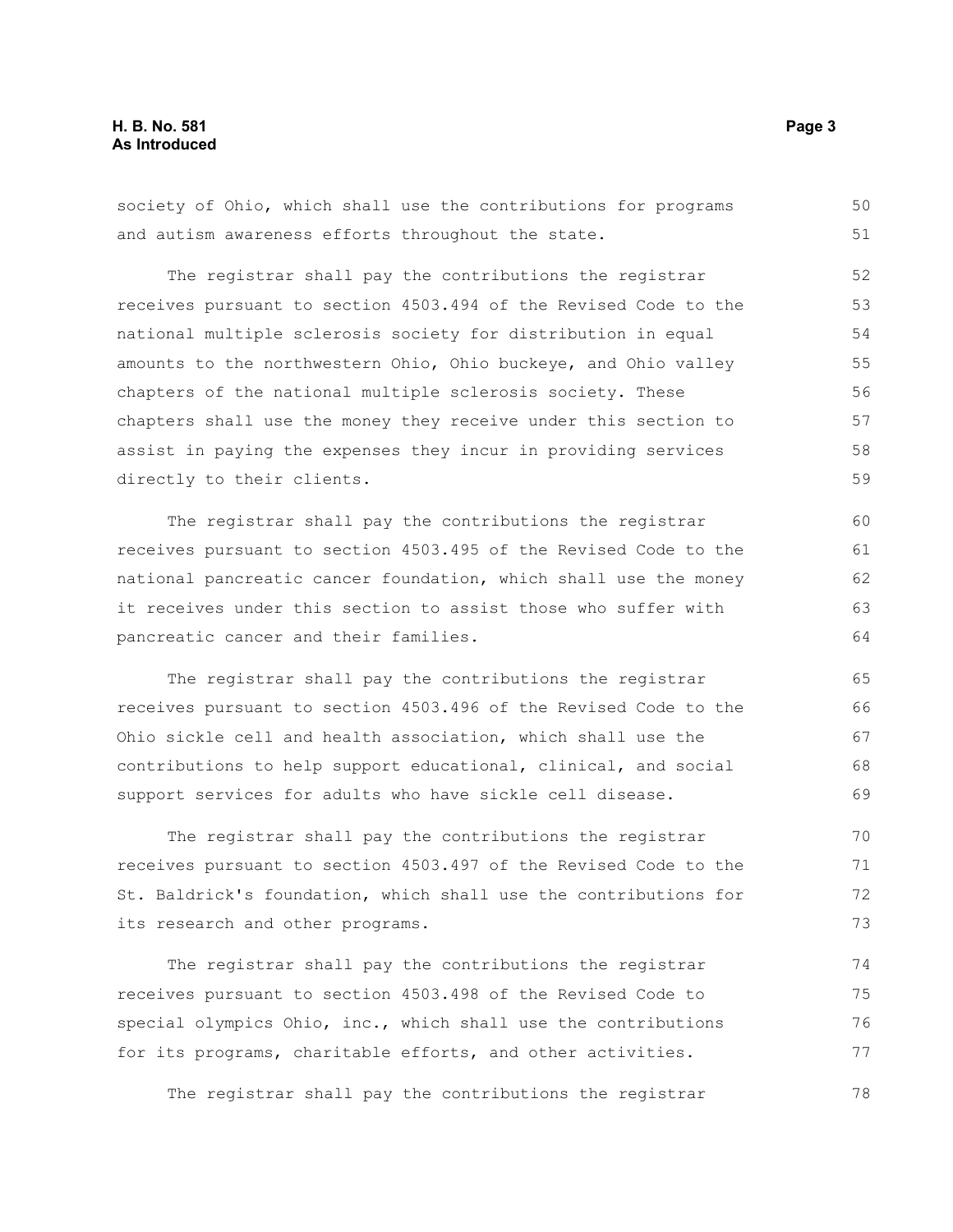## **H. B. No. 581 Page 4 As Introduced**

receives pursuant to section 4503.499 of the Revised Code to the children's glioma cancer foundation, which shall use the contributions for its research and other programs. 79 80 81

The registrar shall pay the contributions the registrar receives pursuant to section 4503.4910 of the Revised Code to the KylerStrong foundation, which shall use the contributions to raise awareness of brain cancer caused by diffuse intrinsic pontine glioma and to fund research for the cure of such cancer. 82 83 84 85 86

The registrar shall pay the contributions the registrar receives pursuant to section 4503.4911 of the Revised Code to the research institution for childhood cancer at nationwide children's hospital, which shall use the contributions to fund research for the cure of childhood cancers. 87 88 89 90 91

The registrar shall pay the contributions the registrar receives pursuant to section 4503.50 of the Revised Code to the future farmers of America foundation, which shall deposit the contributions into its general account to be used for educational and scholarship purposes of the future farmers of America foundation. 92 93 94 95 96 97

The registrar shall pay the contributions the registrar receives pursuant to section 4503.501 of the Revised Code to the 4-H youth development program of the Ohio state university extension program, which shall use those contributions to pay the expenses it incurs in conducting its educational activities. 98 99 100 101 102

The registrar shall pay the contributions received pursuant to section 4503.502 of the Revised Code to the Ohio cattlemen's foundation, which shall use those contributions for scholarships and other educational activities. 103 104 105 106

The registrar shall pay the contributions received 107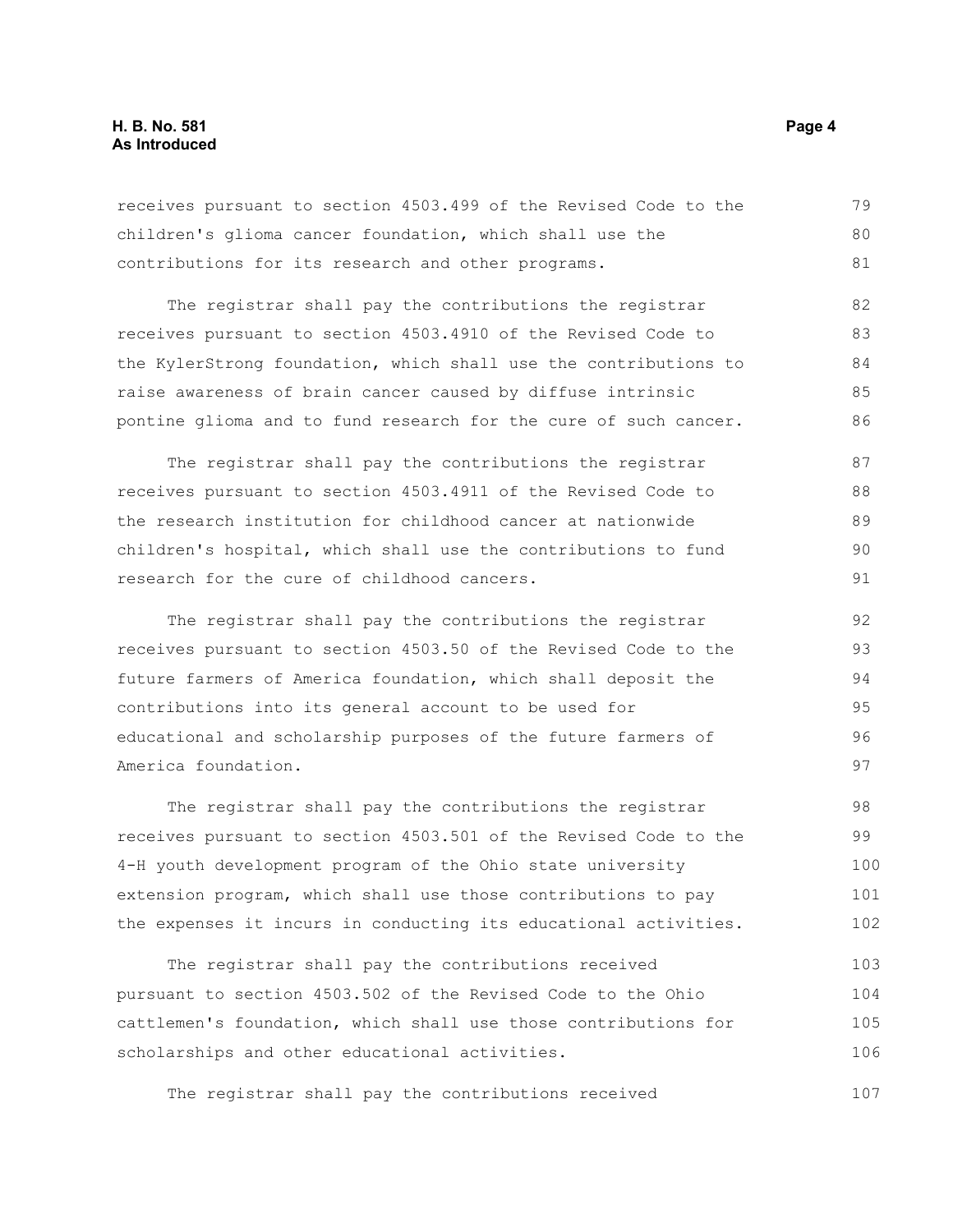## **H. B. No. 581 Page 5 As Introduced**

pursuant to section 4503.505 of the Revised Code to the organization Ohio region phi theta kappa, which shall use those contributions for scholarships for students who are members of that organization. 108 109 110 111

The registrar shall pay each contribution the registrar receives pursuant to section 4503.51 of the Revised Code to the university or college whose name or marking or design appears on collegiate license plates that are issued to a person under that section. A university or college that receives contributions from the fund shall deposit the contributions into its general scholarship fund. 112 113 114 115 116 117 118

The registrar shall pay the contributions the registrar receives pursuant to section 4503.514 of the Revised Code to the university of Notre Dame in South Bend, Indiana, for purposes of awarding grants or scholarships to residents of Ohio who attend the university. The university shall not use any of the funds it receives for purposes of administering the scholarship program. The registrar shall enter into appropriate agreements with the university of Notre Dame to effectuate the distribution of such funds as provided in this section.

The registrar shall pay the contributions the registrar receives pursuant to section 4503.521 of the Revised Code to the Ohio bicycle federation to assist that organization in paying for the educational programs it sponsors in support of Ohio cyclists of all ages. 128 129 130 131 132

The registrar shall pay the contributions the registrar receives pursuant to section 4503.522 of the Revised Code to the "friends of Perry's victory and international peace memorial, incorporated," a nonprofit corporation organized under the laws of this state, to assist that organization in paying the 133 134 135 136 137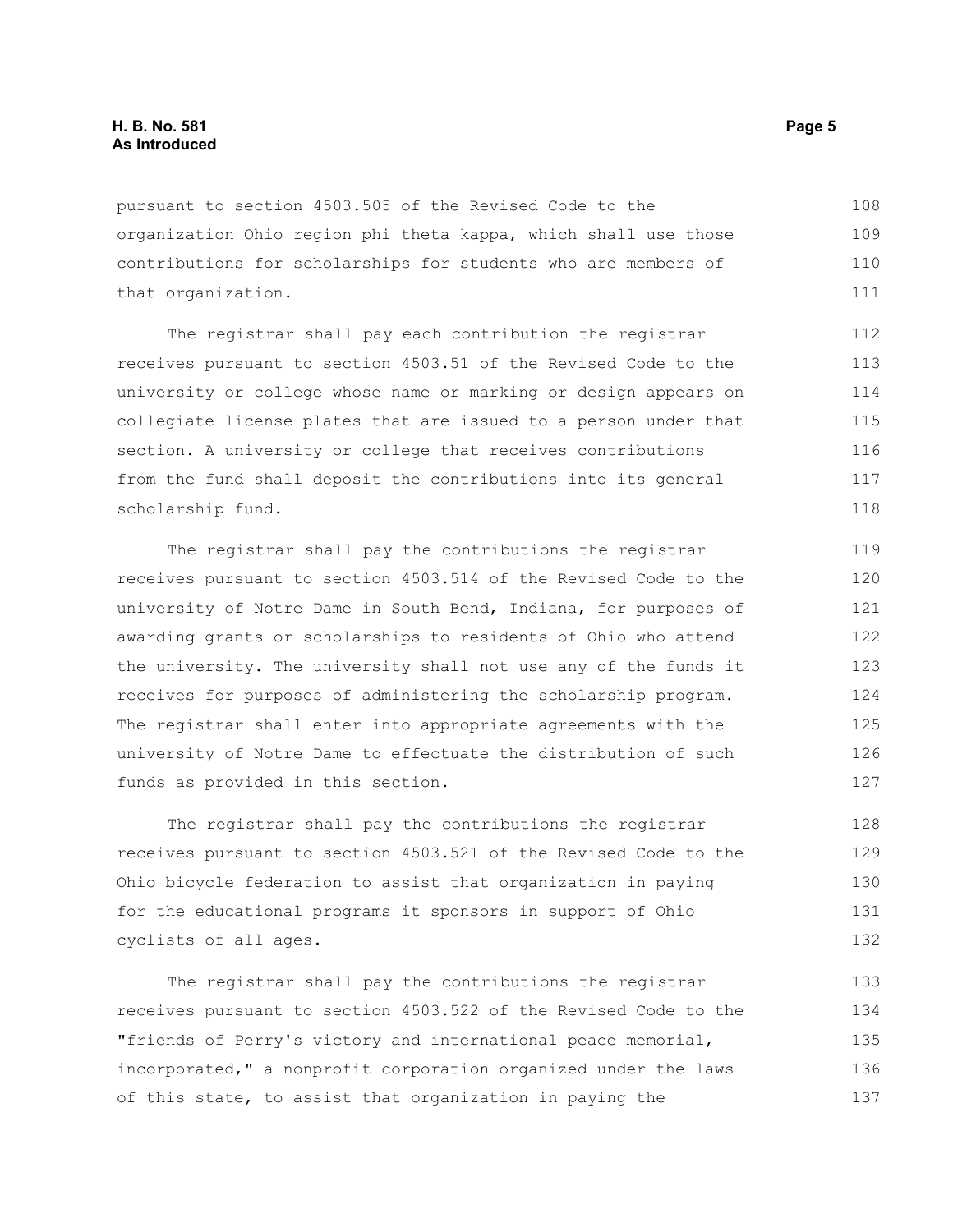expenses it incurs in sponsoring or holding charitable, educational, and cultural events at the monument. 138 139

The registrar shall pay the contributions the registrar receives pursuant to section 4503.523 of the Revised Code to the fairport lights foundation, which shall use the money to pay for the restoration, maintenance, and preservation of the lighthouses of fairport harbor. 140 141 142 143 144

The registrar shall pay the contributions the registrar receives pursuant to section 4503.524 of the Revised Code to the Massillon tiger football booster club, which shall use the contributions only to promote and support the football team of Washington high school of the Massillon city school district. 145 146 147 148 149

The registrar shall pay the contributions the registrar receives pursuant to section 4503.525 of the Revised Code to the United States power squadron districts seven, eleven, twentyfour, and twenty-nine in equal amounts. Each power squadron district shall use the money it receives under this section to pay for the educational boating programs each district holds or sponsors within this state. 150 151 152 153 154 155 156

The registrar shall pay the contributions the registrar receives pursuant to section 4503.526 of the Revised Code to the Ohio district Kiwanis foundation of the Ohio district of Kiwanis international, which shall use the money it receives under this section to pay the costs of its educational and humanitarian activities. 157 158 159 160 161 162

The registrar shall pay the contributions the registrar receives pursuant to section 4503.528 of the Revised Code to the Ohio association of child caring agencies, which shall use the money it receives under this section to pay the expenses it 163 164 165 166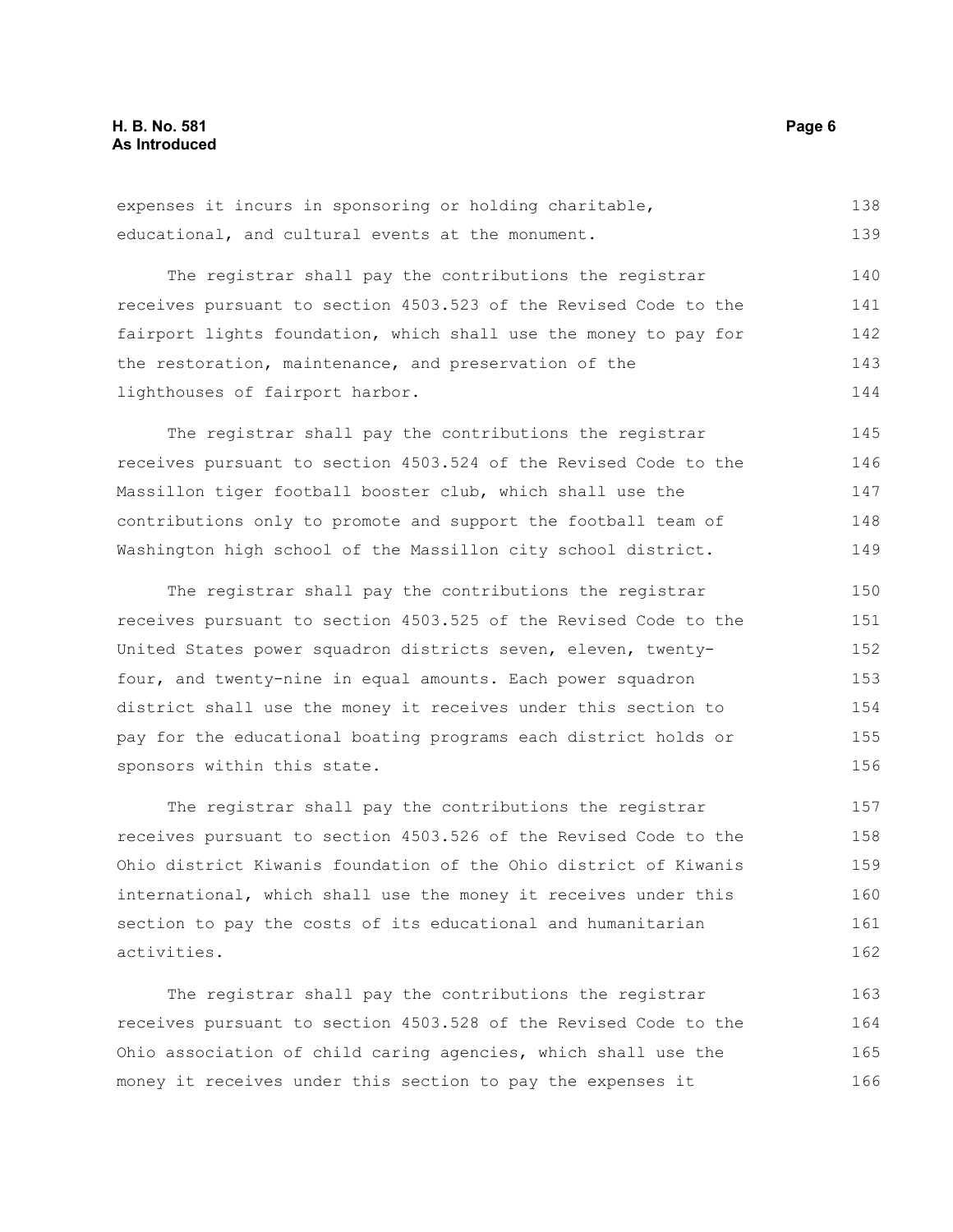incurs in advancing its mission of sustainably improving the provision of services to children, young adults, and families in this state. 167 168 169

The registrar shall pay the contributions the registrar receives pursuant to section 4503.529 of the Revised Code to the Ohio nurses foundation. The foundation shall use the money it receives under this section to provide educational scholarships to assist individuals who aspire to join the nursing profession, to assist nurses in the nursing profession who seek to advance their education, and to support persons conducting nursing research concerning the evidence-based practice of nursing and the improvement of patient outcomes. 170 171 172 173 174 175 176 177 178

The registrar shall pay the contributions the registrar receives pursuant to section 4503.531 of the Revised Code to the thank you foundation, incorporated, a nonprofit corporation organized under the laws of this state, to assist that organization in paying for the charitable activities and programs it sponsors in support of United States military personnel, veterans, and their families. 179 180 181 182 183 184 185

The registrar shall pay the contributions the registrar receives pursuant to section 4503.534 of the Revised Code to the disabled American veterans department of Ohio, to be used for programs that serve disabled American veterans and their families. 186 187 188 189 190

The registrar shall pay the contributions the registrar receives pursuant to section 4503.55 of the Revised Code to the pro football hall of fame, which shall deposit the contributions into a special bank account that it establishes and which shall be separate and distinct from any other account the pro football hall of fame maintains, to be used exclusively for the purpose 191 192 193 194 195 196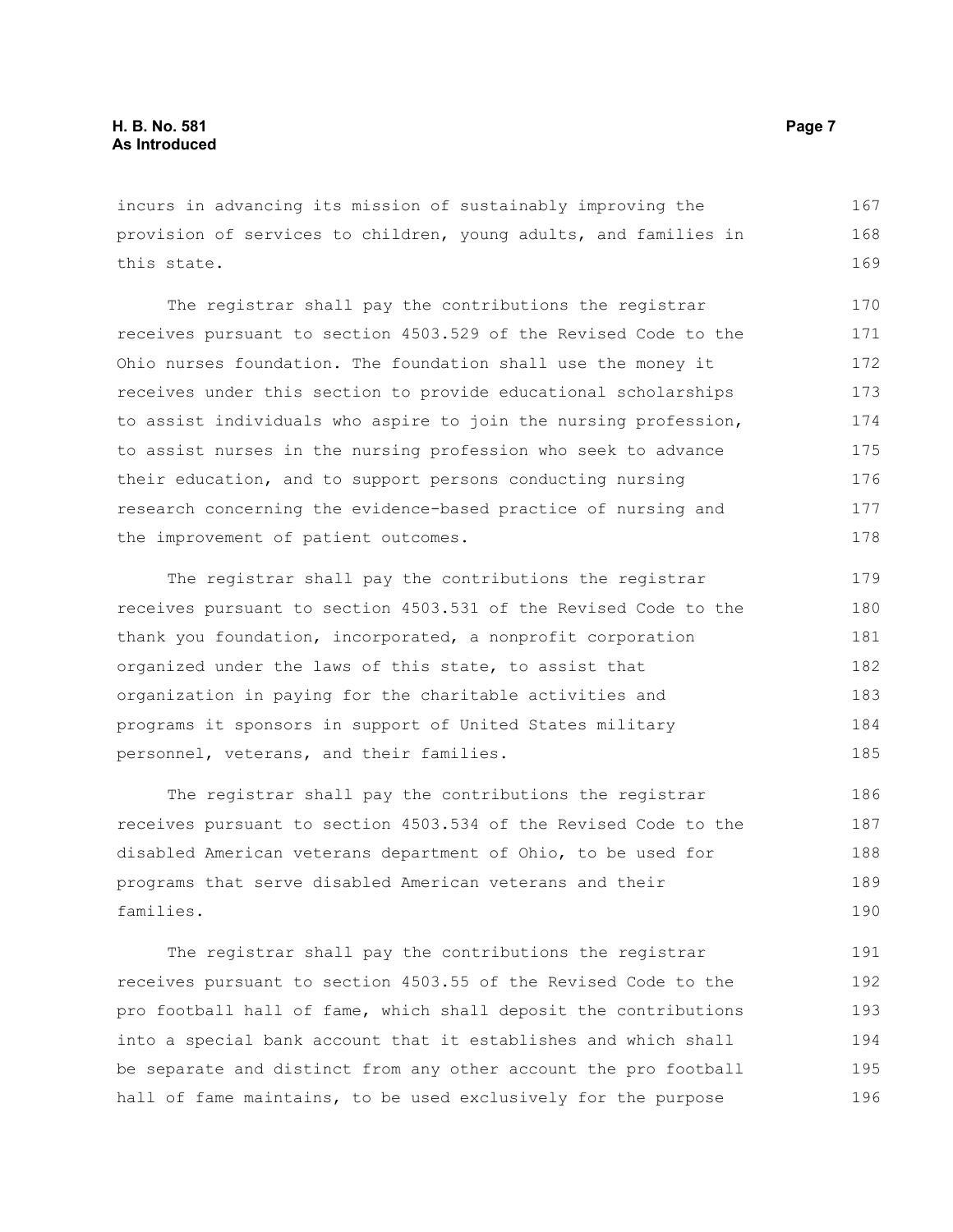of promoting the pro football hall of fame as a travel destination. 197 198

The registrar shall pay the contributions that are paid to the registrar pursuant to section 4503.545 of the Revised Code to the national rifle association foundation, which shall use the money to pay the costs of the educational activities and programs the foundation holds or sponsors in this state. 199 200 201 202 203

The registrar shall pay to the Ohio pet fund the contributions the registrar receives pursuant to section 4503.551 of the Revised Code and any other money from any other source, including donations, gifts, and grants, that is designated by the source to be paid to the Ohio pet fund. The Ohio pet fund shall use the moneys it receives under this section to support programs for the sterilization of dogs and cats and for educational programs concerning the proper veterinary care of those animals, and for expenses of the Ohio pet fund that are reasonably necessary for it to obtain and maintain its tax-exempt status and to perform its duties. 204 205 206 207 208 209 210 211 212 213 214

The registrar shall pay the contributions the registrar receives pursuant to section 4503.552 of the Revised Code to the rock and roll hall of fame and museum, incorporated. 215 216 217

The registrar shall pay the contributions the registrar receives pursuant to section 4503.553 of the Revised Code to the Ohio coalition for animals, incorporated, a nonprofit corporation. Except as provided in division (B) of this section, the coalition shall distribute the money to its members, and the members shall use the money only to pay for educational, charitable, and other programs of each coalition member that provide care for unwanted, abused, and neglected horses. The Ohio coalition for animals may use a portion of the money to pay 218 219 220 221 222 223 224 225 226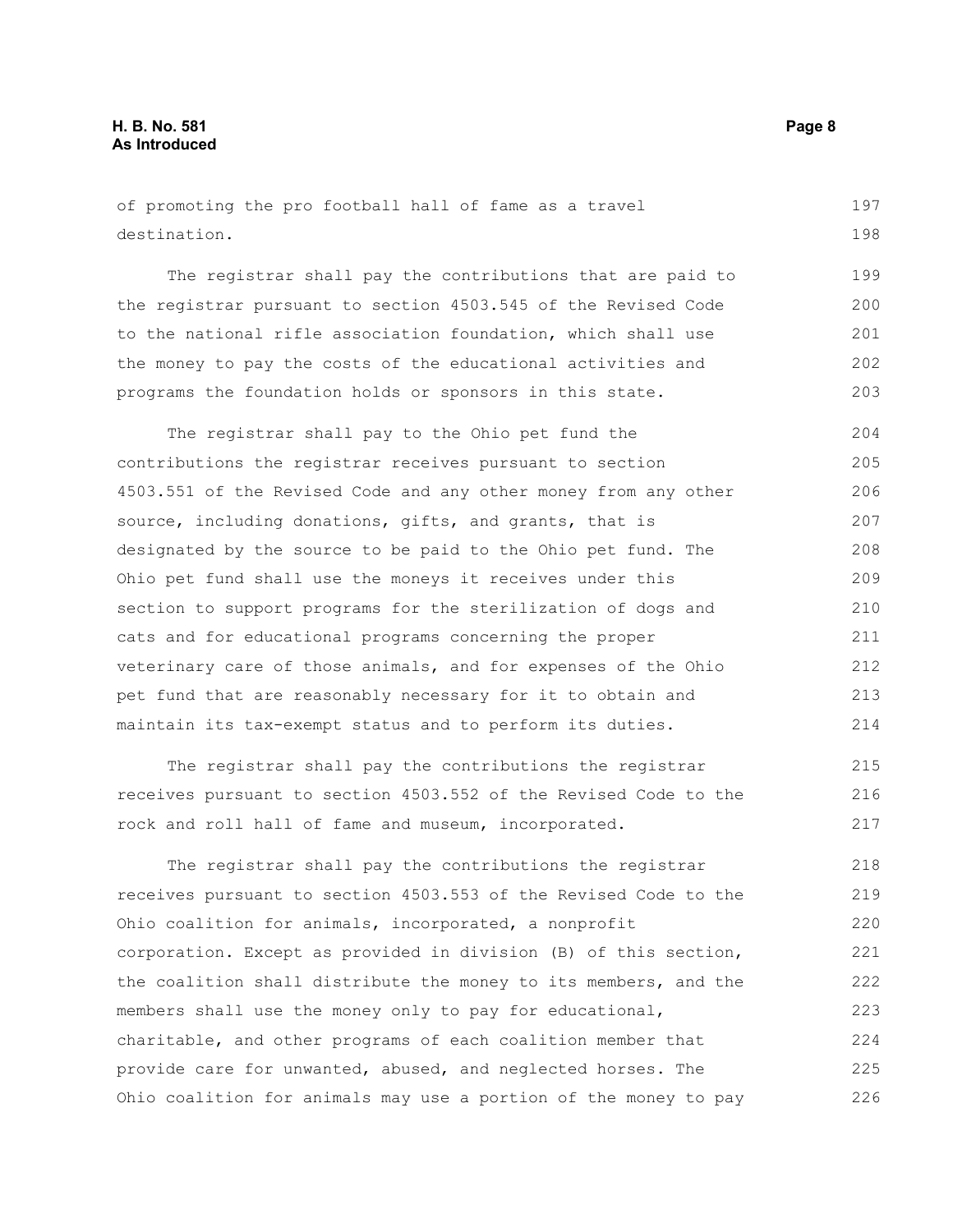## **H. B. No. 581 Page 9 As Introduced**

for reasonable marketing costs incurred in the design and promotion of the license plate and for administrative costs incurred in the disbursement and management of funds received under this section. 227 228 229 230

The registrar shall pay the contributions the registrar receives pursuant to section 4503.554 of the Revised Code to the Ohio state council of the knights of Columbus, which shall use the contributions to pay for its charitable activities and programs. 231 232 233 234 235

The registrar shall pay the contributions the registrar receives pursuant to section 4503.555 of the Revised Code to the western reserve historical society, which shall use the contributions to fund the Crawford auto aviation museum. 236 237 238 239

The registrar shall pay the contributions the registrar receives pursuant to section 4503.556 of the Revised Code to the Erica J. Holloman foundation, inc., for the awareness of triple negative breast cancer. The foundation shall use the contributions for charitable and educational purposes. 240 241 242 243 244

The registrar shall pay the contributions the registrar receives pursuant to section 4503.561 of the Revised Code to the state of Ohio chapter of ducks unlimited, inc., which shall deposit the contributions into a special bank account that it establishes. The special bank account shall be separate and distinct from any other account the state of Ohio chapter of ducks unlimited, inc., maintains and shall be used exclusively for the purpose of protecting, enhancing, restoring, and managing wetlands and conserving wildlife habitat. The state of Ohio chapter of ducks unlimited, inc., annually shall notify the registrar in writing of the name, address, and account to which such payments are to be made. 245 246 247 248 249 250 251 252 253 254 255 256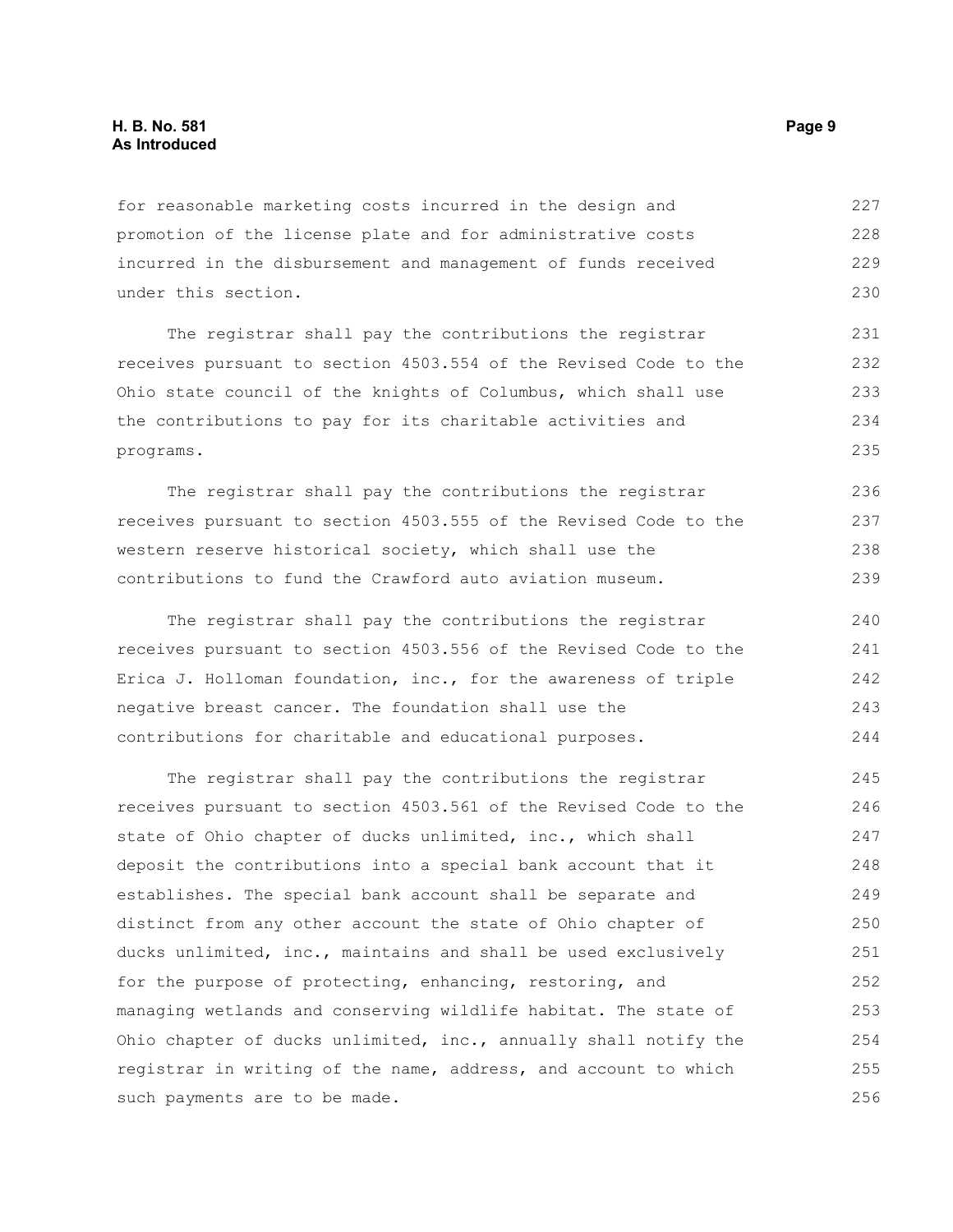The registrar shall pay the contributions the registrar receives pursuant to section 4503.562 of the Revised Code to the Mahoning river consortium, which shall use the money to pay the expenses it incurs in restoring and maintaining the Mahoning river watershed. 257 258 259 260 261

The registrar shall pay the contributions the registrar receives pursuant to section 4503.564 of the Revised Code to Antioch college for the use of the Glen Helen ecology institute to pay expenses related to the Glen Helen nature preserve. 262 263 264 265

The registrar shall pay the contributions the registrar receives pursuant to section 4503.565 of the Revised Code to the conservancy for Cuyahoga valley national park, which shall use the money in support of the park. 266 267 268 269

The registrar shall pay the contributions the registrar receives pursuant to section 4503.566 of the Revised Code to the Ottawa national wildlife refuge, which shall use the contributions for wildlife preservation purposes.

The registrar shall pay the contributions the registrar receives pursuant to section 4503.576 of the Revised Code to the Ohio state beekeepers association, which shall use those contributions to promote beekeeping, provide educational information about beekeeping, and to support other state and local beekeeping programs. 274 275 276 277 278 279

The registrar shall pay the contributions the registrar receives pursuant to section 4503.577 of the Revised Code to the national aviation hall of fame, which shall use the contributions to fulfill its mission of honoring aerospace legends to inspire future leaders. 280 281 282 283 284

The registrar shall pay to a sports commission created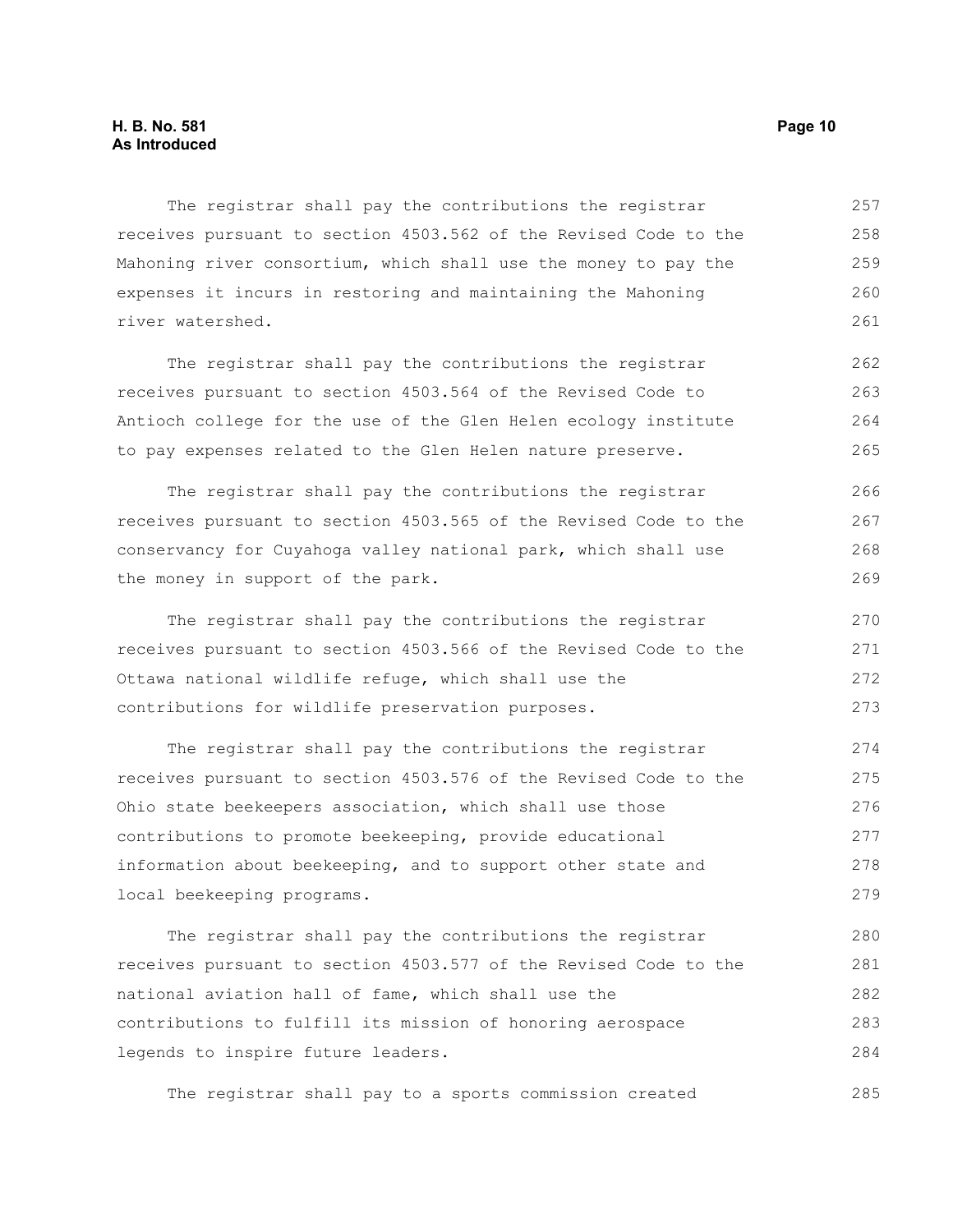## **H. B. No. 581 Page 11 As Introduced**

| pursuant to section 4503.591 of the Revised Code each           | 286 |
|-----------------------------------------------------------------|-----|
| contribution the registrar receives under that section that an  | 287 |
| applicant pays to obtain license plates that bear the logo of a | 288 |
| professional sports team located in the county of that sports   | 289 |
| commission and that is participating in the license plate       | 290 |
| program pursuant to division (E) of that section, irrespective  | 291 |
| of the county of residence of an applicant.                     | 292 |
| The registrar shall pay to a community charity each             | 293 |

contribution the registrar receives under section 4503.591 of the Revised Code that an applicant pays to obtain license plates that bear the logo of a professional sports team that is participating in the license plate program pursuant to division (G) of that section. 294 295 296 297 298

The registrar shall pay the contributions the registrar receives pursuant to section 4503.592 of the Revised Code to pollinator partnership's monarch wings across Ohio program, which shall use the contributions for the protection and preservation of the monarch butterfly and pollinator corridor in Ohio and for educational programs. 299 300 301 302 303 304

The registrar shall pay the contributions the registrar receives pursuant to section 4503.594 of the Revised Code to pelotonia, which shall use the contributions for the purpose of supporting cancer research. 305 306 307 308

The registrar shall pay the contributions the registrar receives pursuant to section 4503.67 of the Revised Code to the Dan Beard council of the boy scouts of America. The council shall distribute all contributions in an equitable manner throughout the state to regional councils of the boy scouts. 309 310 311 312 313

The registrar shall pay the contributions the registrar 314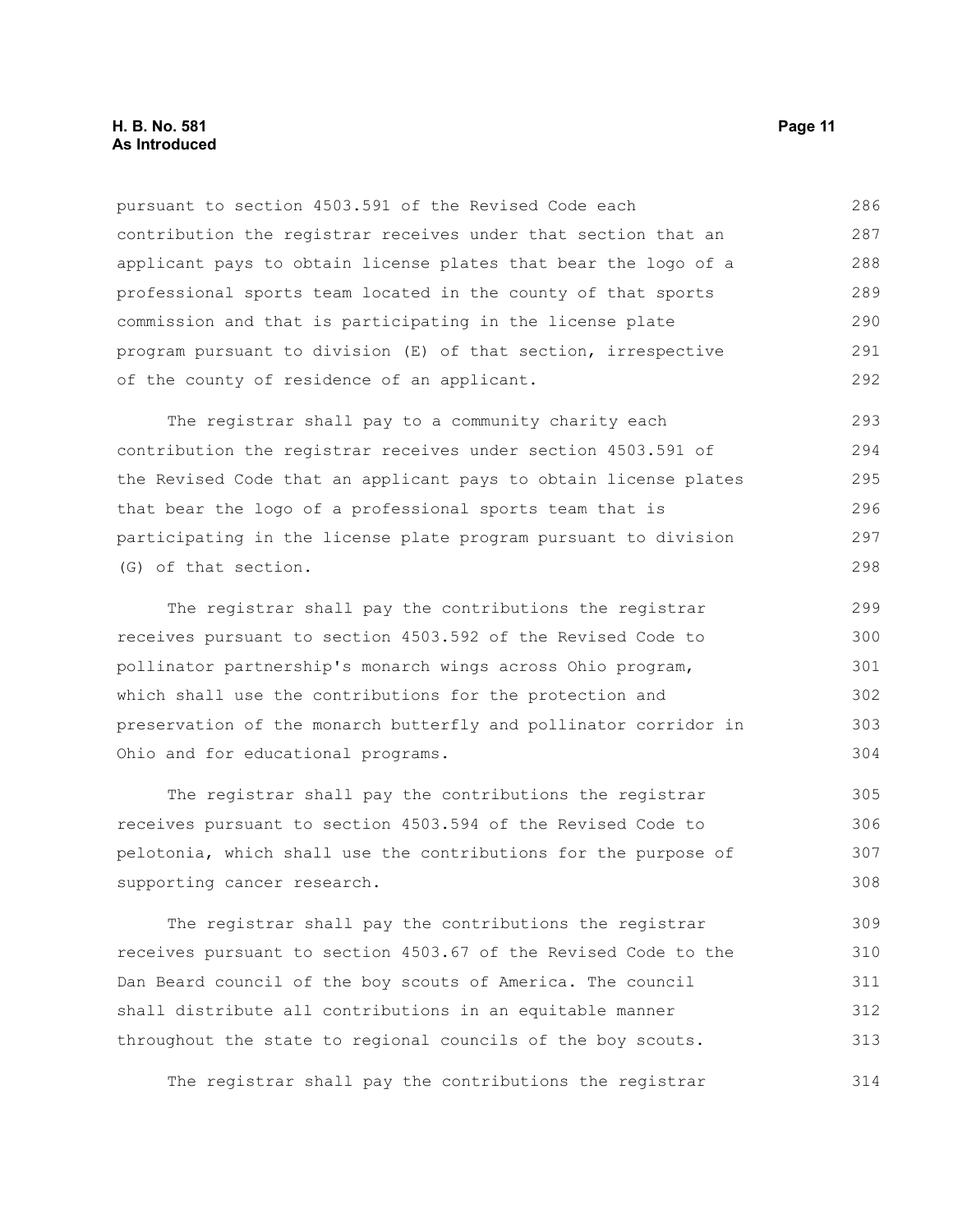## **H. B. No. 581 Page 12 As Introduced**

receives pursuant to section 4503.68 of the Revised Code to the great river council of the girl scouts of the United States of America. The council shall distribute all contributions in an equitable manner throughout the state to regional councils of the girl scouts. 315 316 317 318 319

The registrar shall pay the contributions the registrar receives pursuant to section 4503.69 of the Revised Code to the Dan Beard council of the boy scouts of America. The council shall distribute all contributions in an equitable manner throughout the state to regional councils of the boy scouts. 320 321 322 323 324

The registrar shall pay the contributions the registrar receives pursuant to section 4503.701 of the Revised Code to the Prince Hall grand lodge of free and accepted masons of Ohio, which shall use the contributions for scholarship purposes. 325 326 327 328

The registrar shall pay the contributions the registrar receives pursuant to section 4503.702 of the Revised Code to the Ohio Association of the Improved Benevolent and Protective Order of the Elks of the World, which shall use the funds for charitable purposes.

The registrar shall pay the contributions the registrar receives pursuant to section 4503.703 of the Revised Code to the west high school alumni association, which shall use the contributions in furtherance of the association's mission. 334 335 336 337

The registrar shall pay the contributions the registrar receives pursuant to section 4503.704 of the Revised Code to the central high school alumni association, which shall use the contributions in furtherance of the association's mission. 338 339 340 341

The registrar shall pay the contributions the registrar receives pursuant to section 4503.71 of the Revised Code to the 342 343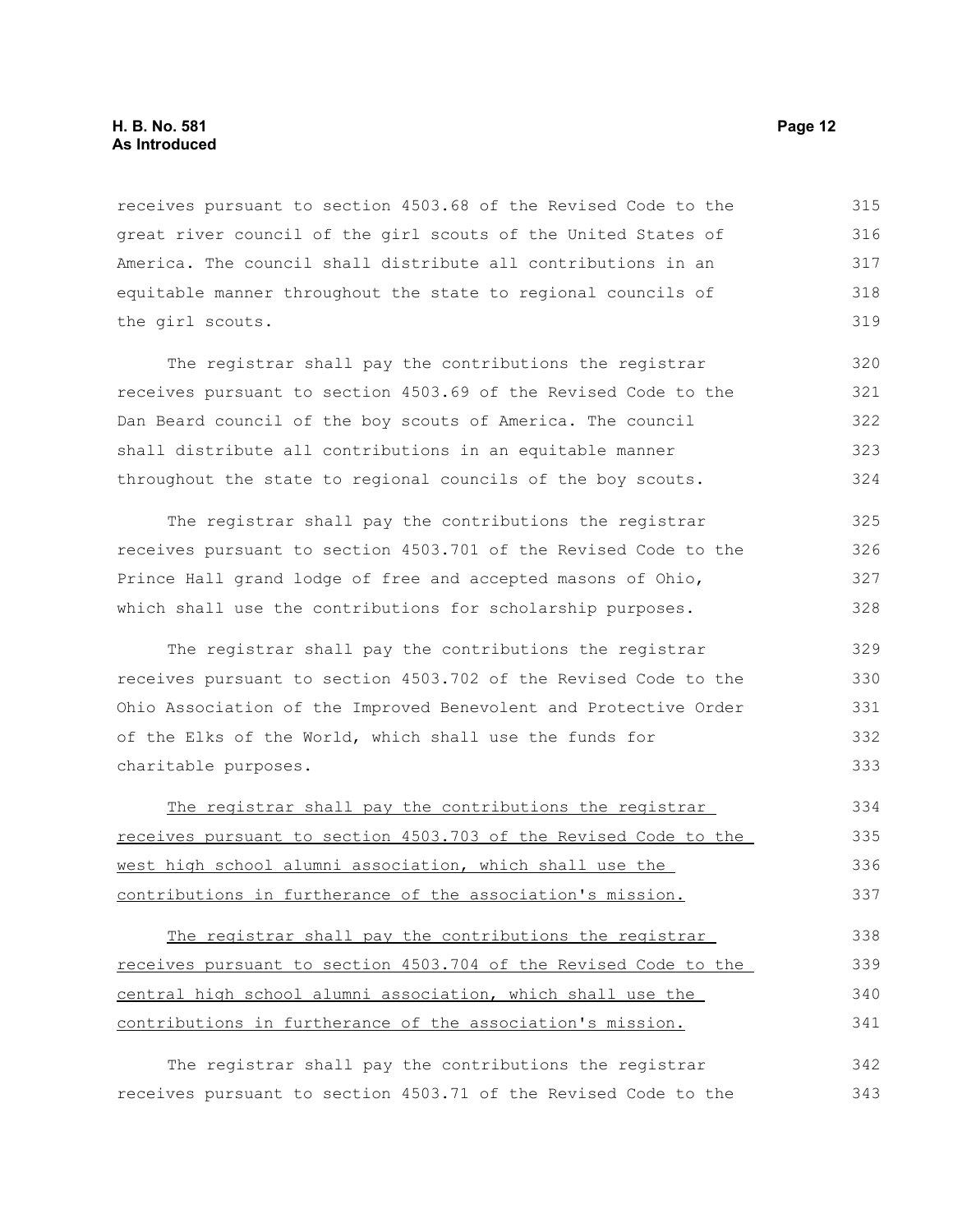fraternal order of police of Ohio, incorporated, which shall deposit the fees into its general account to be used for purposes of the fraternal order of police of Ohio, incorporated. 344 345 346

The registrar shall pay the contributions the registrar receives pursuant to section 4503.711 of the Revised Code to the fraternal order of police of Ohio, incorporated, which shall deposit the contributions into an account that it creates to be used for the purpose of advancing and protecting the law enforcement profession, promoting improved law enforcement methods, and teaching respect for law and order. 347 348 349 350 351 352 353

The registrar shall pay the contributions received pursuant to section 4503.712 of the Revised Code to Ohio concerns of police survivors, which shall use those contributions to provide whatever assistance may be appropriate to the families of Ohio law enforcement officers who are killed in the line of duty. 354 355 356 357 358 359

The registrar shall pay the contributions received pursuant to section 4503.713 of the Revised Code to the greater Cleveland peace officers memorial society, which shall use those contributions to honor law enforcement officers who have died in the line of duty and support its charitable purposes. 360 361 362 363 364

The registrar shall pay the contributions the registrar receives pursuant to section 4503.715 of the Revised Code to the fallen linemen organization, which shall use the contributions to recognize and memorialize fallen linemen and support their families. 365 366 367 368 369

The registrar shall pay the contributions the registrar receives pursuant to section 4503.72 of the Revised Code to the organization known on March 31, 2003, as the Ohio CASA/GAL 370 371 372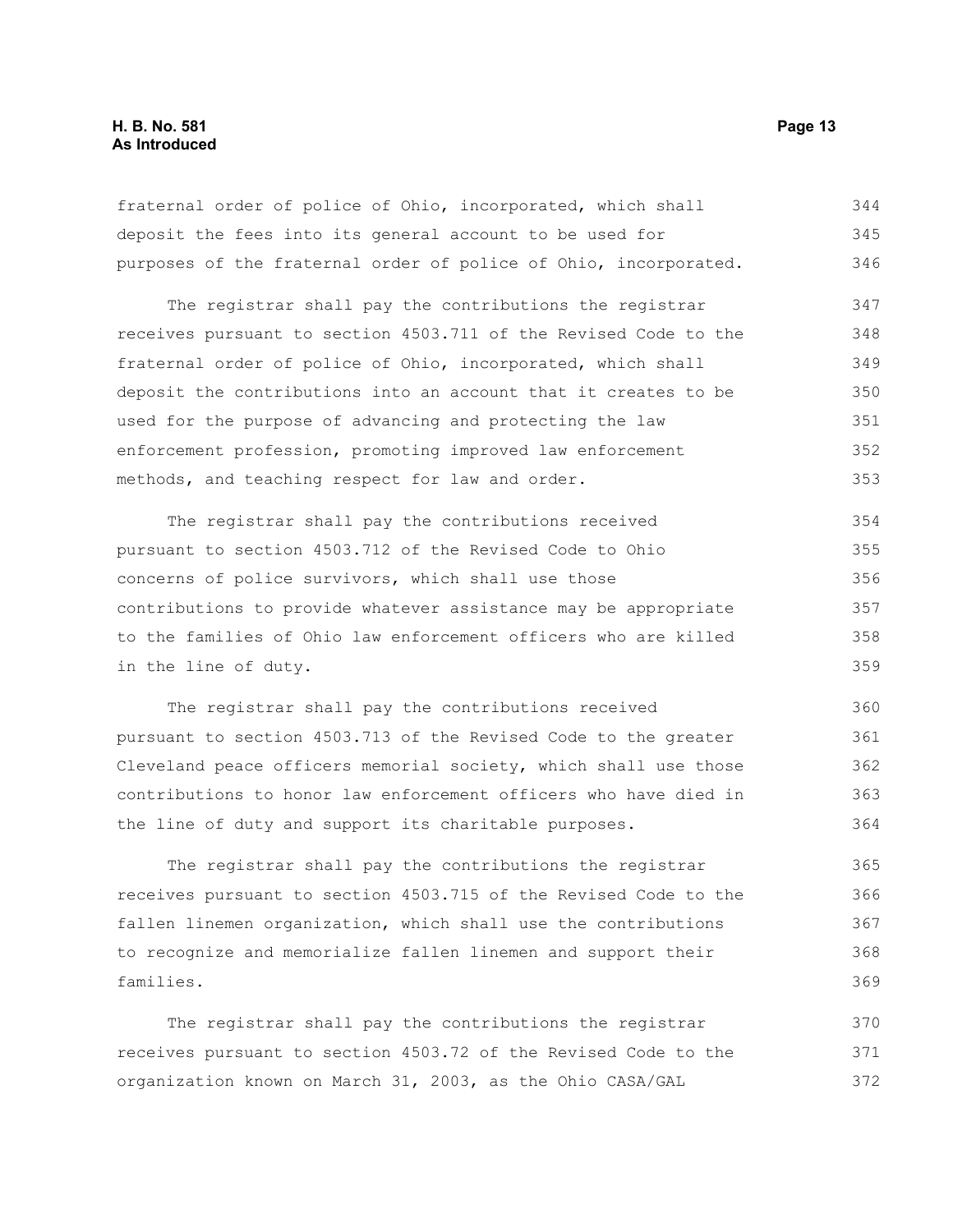association, a private, nonprofit corporation organized under Chapter 1702. of the Revised Code. The Ohio CASA/GAL association shall use these contributions to pay the expenses it incurs in administering a program to secure the proper representation in the courts of this state of abused, neglected, and dependent children, and for the training and supervision of persons participating in that program. 373 374 375 376 377 378 379

The registrar shall pay the contributions the registrar receives pursuant to section 4503.722 of the Revised Code to the Down Syndrome Association of Central Ohio, which shall use the contributions for advocacy purposes throughout the state. 380 381 382 383

The registrar shall pay the contributions the registrar receives pursuant to section 4503.73 of the Revised Code to Wright B. Flyer, incorporated, which shall deposit the contributions into its general account to be used for purposes of Wright B. Flyer, incorporated. 384 385 386 387 388

The registrar shall pay the contributions the registrar receives pursuant to section 4503.732 of the Revised Code to the Siegel Shuster society, a nonprofit organization dedicated to commemorating and celebrating the creation of Superman in Cleveland, Ohio. 389 390 391 392 393

The registrar shall pay the contributions the registrar receives pursuant to section 4503.733 of the Revised Code to the central Ohio chapter of the juvenile diabetes research foundation, which shall distribute the contributions to the chapters of the juvenile diabetes research foundation in whose geographic territory the person who paid the contribution resides. 394 395 396 397 398 399 400

The registrar shall pay the contributions the registrar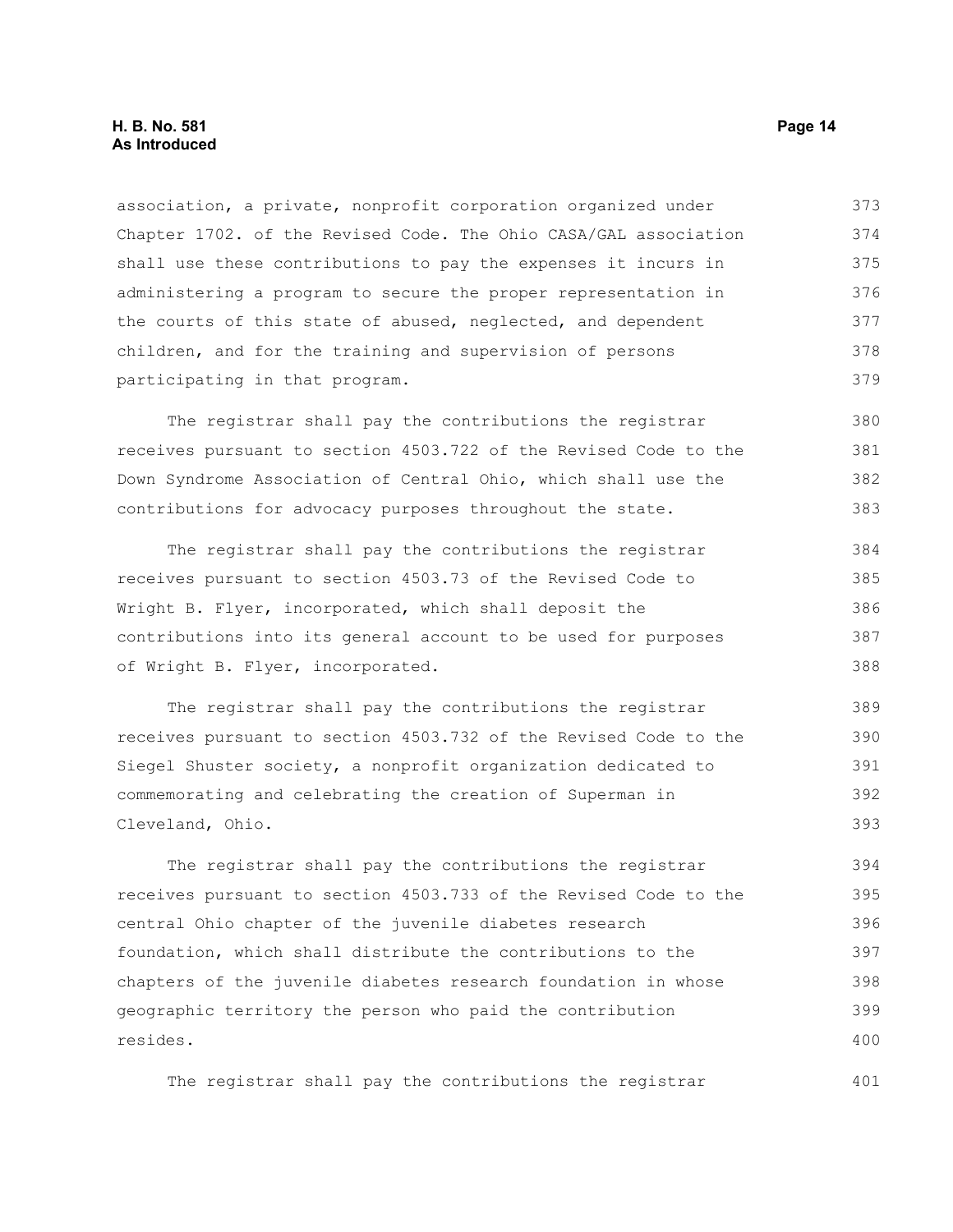## **H. B. No. 581 Page 15 As Introduced**

receives pursuant to section 4503.74 of the Revised Code to the Columbus zoological park association, which shall disburse the moneys to Ohio's major metropolitan zoos, as defined in section 4503.74 of the Revised Code, in accordance with a written agreement entered into by the major metropolitan zoos. 402 403 404 405 406

The registrar shall pay the contributions the registrar receives pursuant to section 4503.75 of the Revised Code to the rotary foundation, located on March 31, 2003, in Evanston, Illinois, to be placed in a fund known as the permanent fund and used to endow educational and humanitarian programs of the rotary foundation. 407 408 409 410 411 412

The registrar shall pay the contributions the registrar receives pursuant to section 4503.751 of the Revised Code to the Ohio association of realtors, which shall deposit the contributions into a property disaster relief fund maintained under the Ohio realtors charitable and education foundation. 413 414 415 416 417

The registrar shall pay the contributions the registrar receives pursuant to section 4503.752 of the Revised Code to buckeye corvettes, incorporated, which shall use the contributions to pay for its charitable activities and programs. 418 419 420 421

The registrar shall pay the contributions the registrar receives pursuant to section 4503.763 of the Revised Code to the Ohio history connection to be used solely to build, support, and maintain the Ohio battleflag collection within the Ohio history connection. 422 423 424 425 426

The registrar shall pay the contributions the registrar receives pursuant to section 4503.764 of the Revised Code to the Medina county historical society, which shall use those contributions to distribute between the various historical 427 428 429 430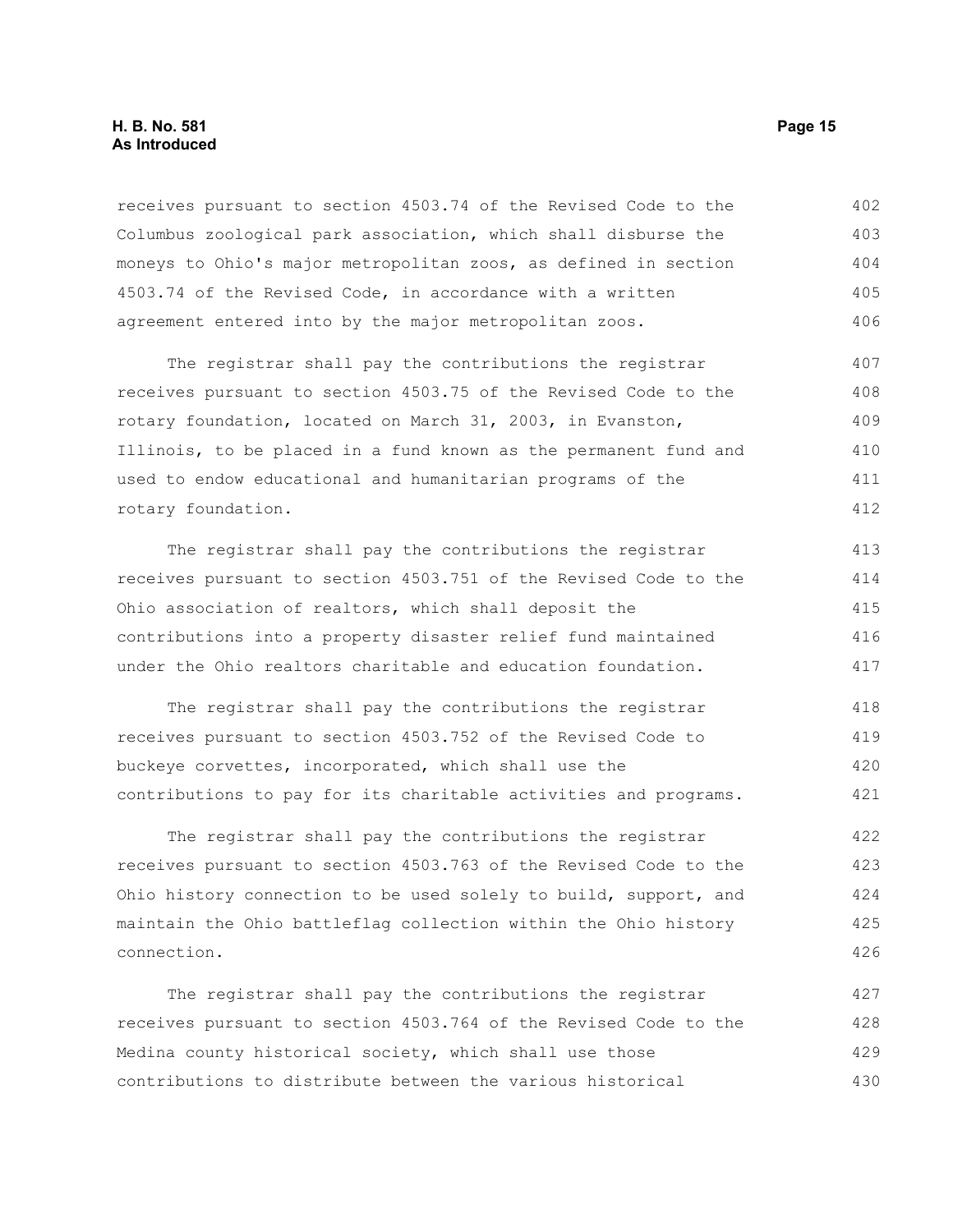431

441

societies and museums in Medina county.

The registrar shall pay the contributions the registrar receives pursuant to section 4503.85 of the Revised Code to the Ohio sea grant college program to be used for Lake Erie area research projects.

The registrar shall pay the contributions the registrar receives pursuant to section 4503.86 of the Revised Code to the Ohio Lincoln highway historic byway, which shall use those contributions solely to promote and support the historical preservation and advertisement of the Lincoln highway in this state. 436 437 438 439 440

The registrar shall pay the contributions the registrar receives pursuant to section 4503.87 of the Revised Code to the Grove City little league dream field fund, which shall use those contributions solely to build, maintain, and improve youth baseball fields within the municipal corporation of Grove City. 442 443 444 445 446

The registrar shall pay the contributions the registrar receives pursuant to section 4503.871 of the Revised Code to the Solon city school district. The school district shall use the contributions it receives to pay the expenses it incurs in providing services to the school district's students that assist in developing or maintaining the mental and emotional well-being of the students. The services provided may include bereavement counseling, instruction in defensive driving techniques, sensitivity training, and the counseling and education of students regarding bullying, dating violence, drug abuse, suicide prevention, and human trafficking. The school district superintendent or, in the school district superintendent's discretion, the appropriate school principal or appropriate school counselors shall determine any charitable organizations 447 448 449 450 451 452 453 454 455 456 457 458 459 460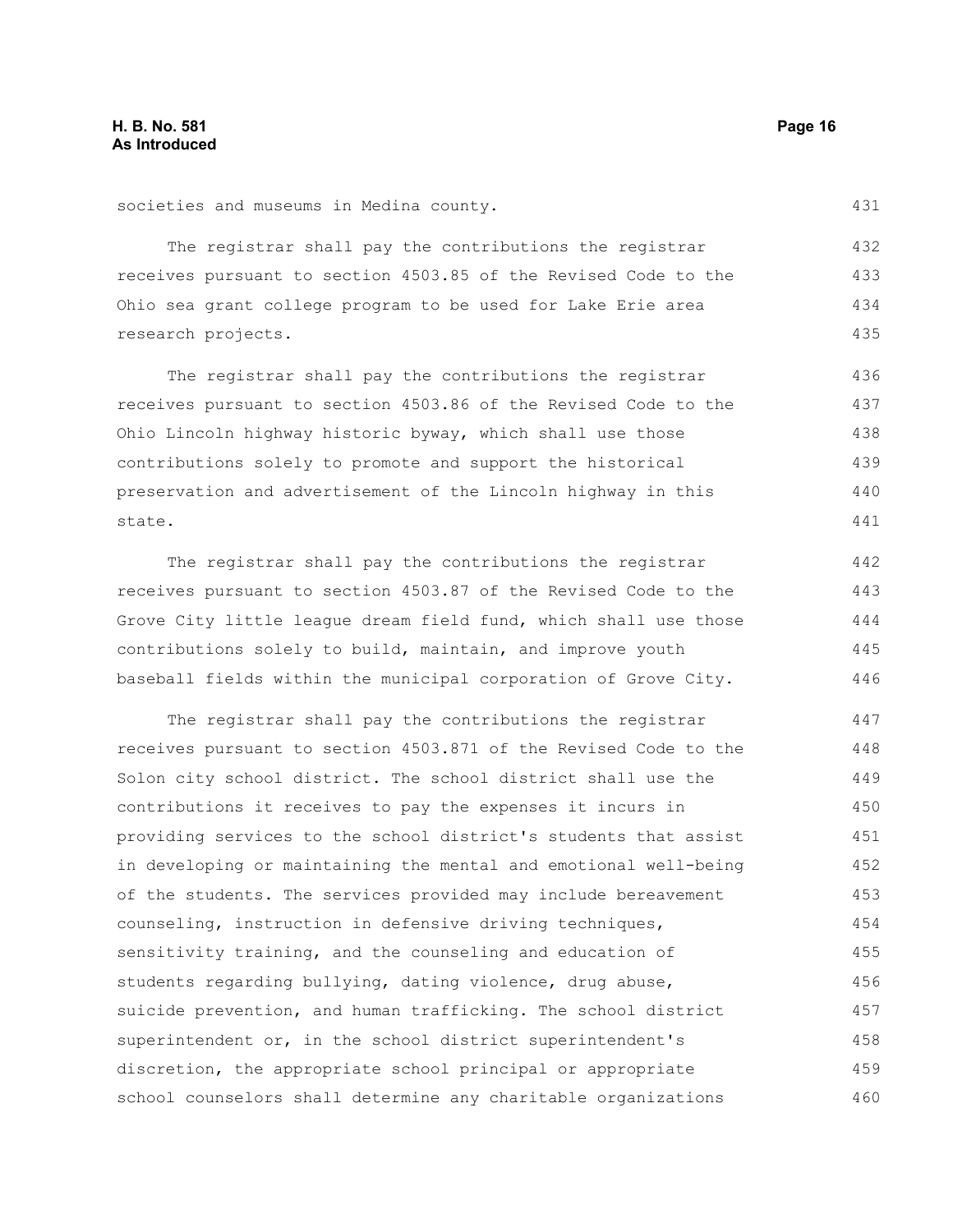that the school district hires to provide those services. The school district also may use the contributions it receives to pay for members of the faculty of the school district to receive training in providing such services to the students of the school district. The school district shall ensure that any charitable organization that is hired by the district is exempt from federal income taxation under subsection 501(c)(3) of the Internal Revenue Code. The school district shall not use the contributions it receives for any other purpose. 461 462 463 464 465 466 467 468 469

The registrar shall pay the contributions the registrar receives pursuant to section 4503.873 of the Revised Code to Padua Franciscan high school located in the municipal corporation of Parma. The school shall use fifty per cent of the contributions it receives to provide tuition assistance to its students. The school shall use the remaining fifty per cent to pay the expenses it incurs in providing services to the school's students that assist in developing or maintaining the mental and emotional well-being of the students. The services provided may include bereavement counseling, instruction in defensive driving techniques, sensitivity training, and the counseling and education of students regarding bullying, dating violence, drug abuse, suicide prevention, and human trafficking. As a part of providing such services, the school may pay for members of the faculty of the school to receive training in providing those services. The school principal or, in the school principal's discretion, appropriate school counselors shall determine any charitable organizations that the school hires to provide those services. The school shall ensure that any such charitable organization is exempt from federal income taxation under subsection 501(c)(3) of the Internal Revenue Code. The school shall not use the contributions it receives for any other 470 471 472 473 474 475 476 477 478 479 480 481 482 483 484 485 486 487 488 489 490 491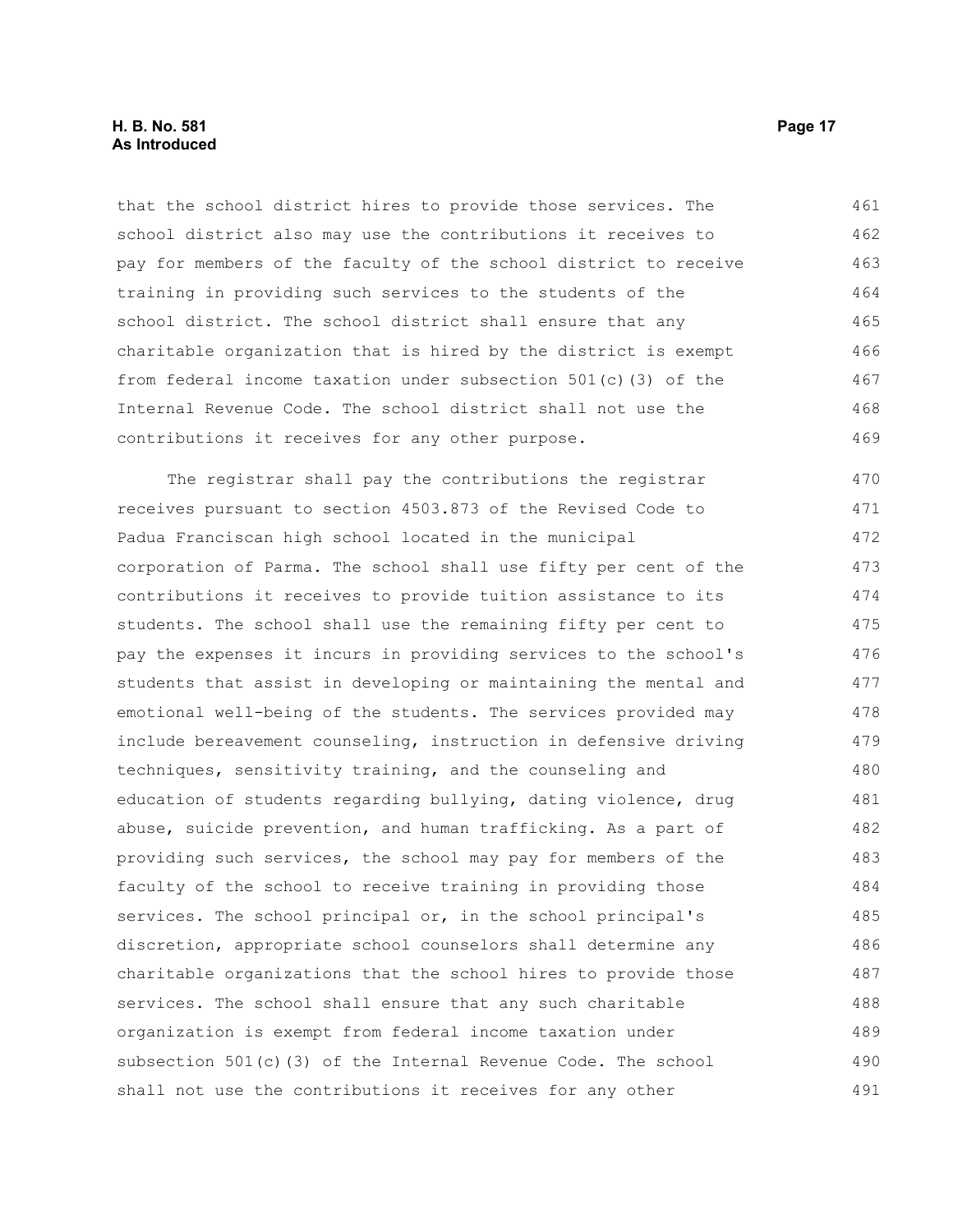## purpose.

492

| The registrar shall pay the contributions the registrar          | 493 |
|------------------------------------------------------------------|-----|
| receives pursuant to section 4503.874 of the Revised Code to St. | 494 |
| Edward high school located in the municipal corporation of       | 495 |
| Lakewood. The school shall use fifty per cent of the             | 496 |
| contributions it receives to provide tuition assistance to its   | 497 |
| students. The school shall use the remaining fifty per cent to   | 498 |
| pay the expenses it incurs in providing services to the school's | 499 |
| students that assist in developing or maintaining the mental and | 500 |
| emotional well-being of the students. The services provided may  | 501 |
| include bereavement counseling, instruction in defensive driving | 502 |
| techniques, sensitivity training, and the counseling and         | 503 |
| education of students regarding bullying, dating violence, drug  | 504 |
| abuse, suicide prevention, and human trafficking. As a part of   | 505 |
| providing such services, the school may pay for members of the   | 506 |
| faculty of the school to receive training in providing those     | 507 |
| services. The school principal or, in the school principal's     | 508 |
| discretion, appropriate school counselors shall determine any    | 509 |
| charitable organizations that the school hires to provide those  | 510 |
| services. The school shall ensure that any such charitable       | 511 |
| organization is exempt from federal income taxation under        | 512 |
| subsection $501(c)$ (3) of the Internal Revenue Code. The school | 513 |
| shall not use the contributions it receives for any other        | 514 |
| purpose.                                                         | 515 |

The registrar shall pay the contributions the registrar receives pursuant to section 4503.875 of the Revised Code to Walsh Jesuit high school located in the municipal corporation of Cuyahoga Falls. The school shall use fifty per cent of the contributions it receives to provide tuition assistance to its students. The school shall use the remaining fifty per cent to pay the expenses it incurs in providing services to the school's 516 517 518 519 520 521 522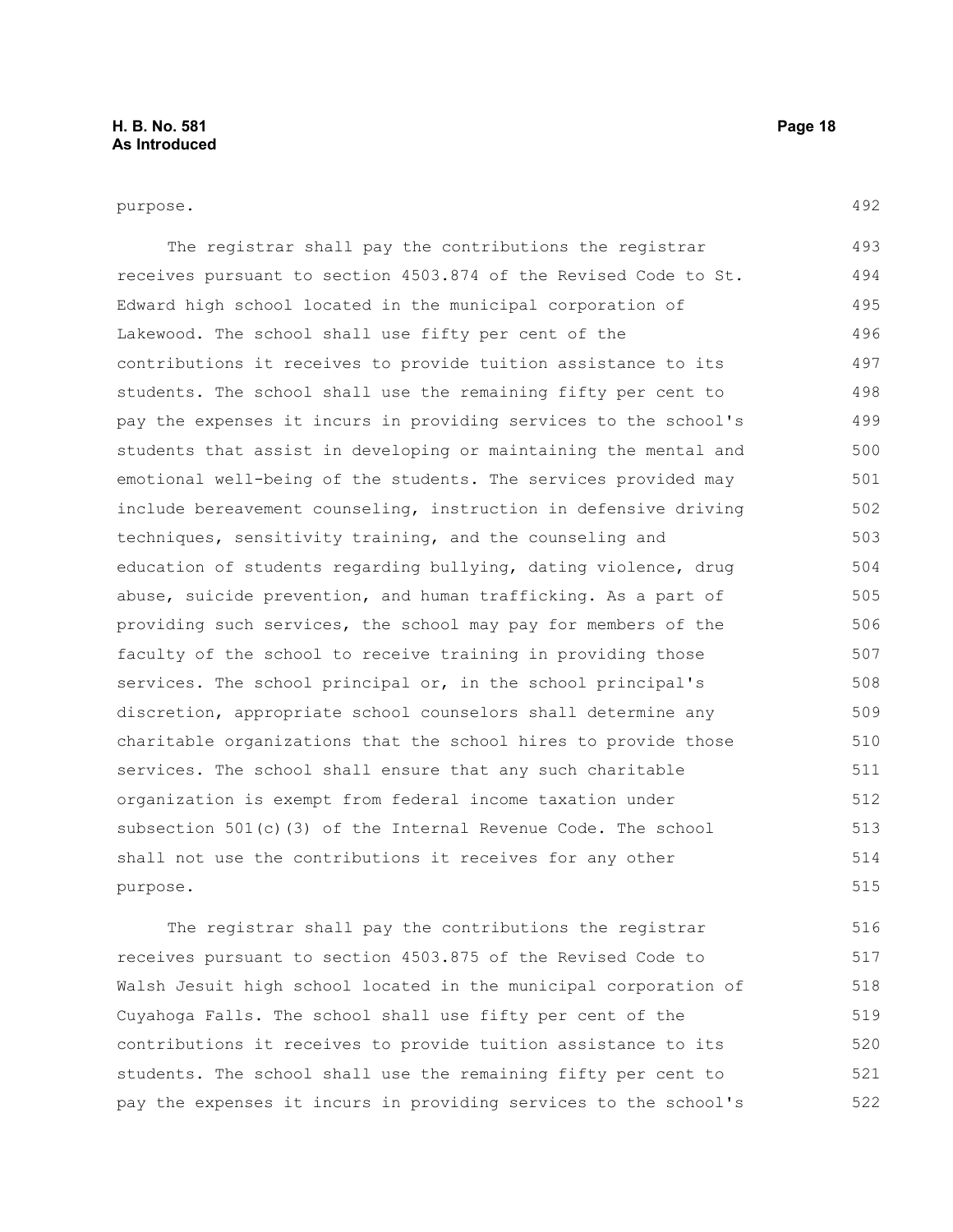students that assist in developing or maintaining the mental and emotional well-being of the students. The services provided may include bereavement counseling, instruction in defensive driving techniques, sensitivity training, and the counseling and education of students regarding bullying, dating violence, drug abuse, suicide prevention, and human trafficking. As a part of providing such services, the school may pay for members of the faculty of the school to receive training in providing those services. The school principal or, in the school principal's discretion, appropriate school counselors shall determine any charitable organizations that the school hires to provide those services. The school shall ensure that any such charitable organization is exempt from federal income taxation under subsection 501(c)(3) of the Internal Revenue Code. The school shall not use the contributions it receives for any other purpose. 523 524 525 526 527 528 529 530 531 532 533 534 535 536 537 538

The registrar shall pay the contributions the registrar receives pursuant to section 4503.876 of the Revised Code to the North Royalton city school district. The school district shall use the contributions it receives to pay the expenses it incurs in providing services to the school district's students that assist in developing or maintaining the mental and emotional well-being of the students. The services provided may include bereavement counseling, instruction in defensive driving techniques, sensitivity training, and the counseling and education of students regarding bullying, dating violence, drug abuse, suicide prevention, and human trafficking. The school district superintendent or, in the school district superintendent's discretion, the appropriate school principal or appropriate school counselors shall determine any charitable organizations that the school district hires to provide those 539 540 541 542 543 544 545 546 547 548 549 550 551 552 553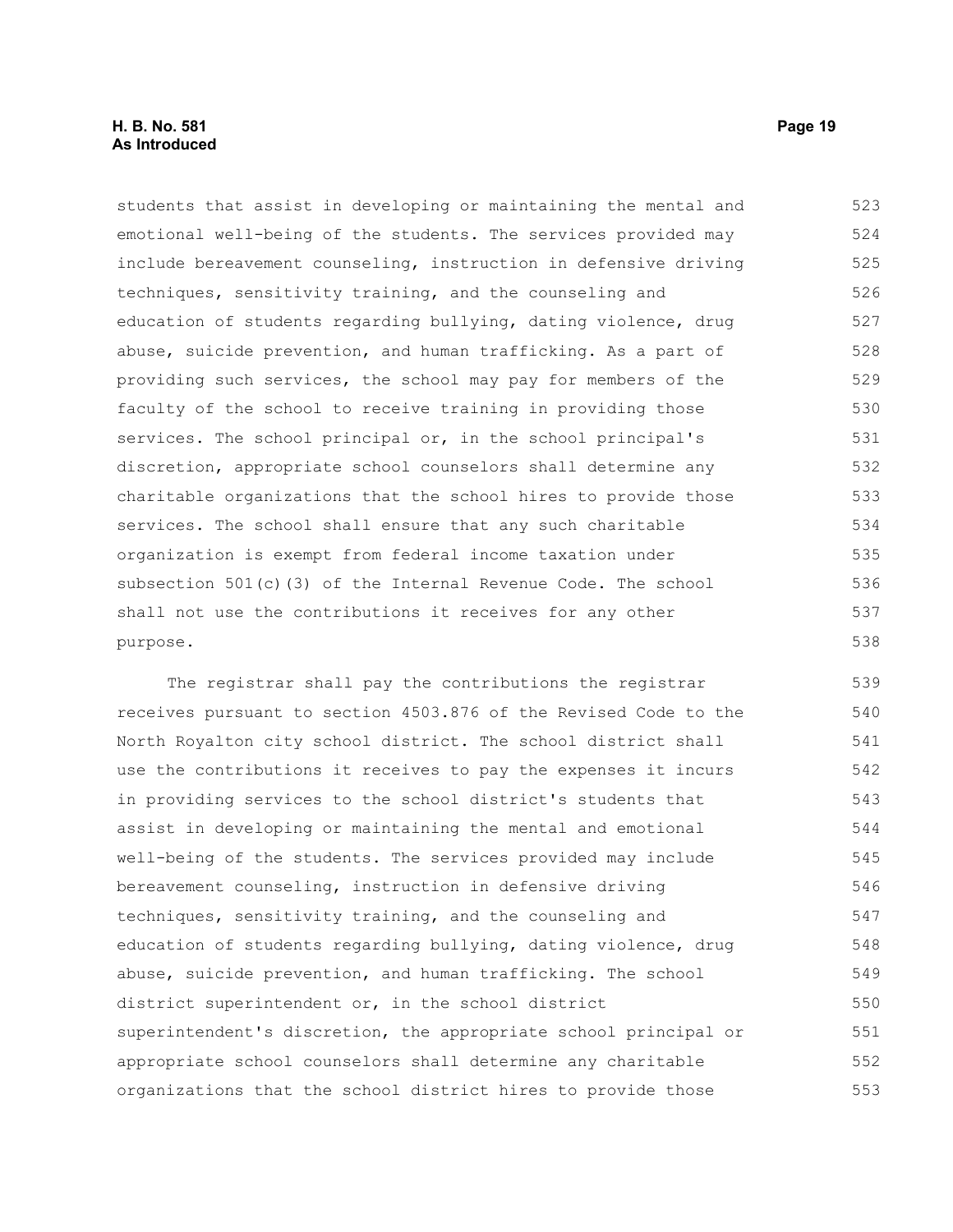services. The school district also may use the contributions it receives to pay for members of the faculty of the school district to receive training in providing such services to the students of the school district. The school district shall ensure that any charitable organization that is hired by the district is exempt from federal income taxation under subsection 501(c)(3) of the Internal Revenue Code. The school district shall not use the contributions it receives for any other purpose. 554 555 556 557 558 559 560 561 562

The registrar shall pay the contributions the registrar receives pursuant to section 4503.877 of the Revised Code to the Independence local school district. The school district shall use the contributions it receives to pay the expenses it incurs in providing services to the school district's students that assist in developing or maintaining the mental and emotional well-being of the students. The services provided may include bereavement counseling, instruction in defensive driving techniques, sensitivity training, and the counseling and education of students regarding bullying, dating violence, drug abuse, suicide prevention, and human trafficking. The school district superintendent or, in the school district superintendent's discretion, the appropriate school principal or appropriate school counselors shall determine any charitable organizations that the school district hires to provide those services. The school district also may use the contributions it receives to pay for members of the faculty of the school district to receive training in providing such services to the students of the school district. The school district shall ensure that any charitable organization that is hired by the district is exempt from federal income taxation under subsection 501(c)(3) of the Internal Revenue Code. The school district 563 564 565 566 567 568 569 570 571 572 573 574 575 576 577 578 579 580 581 582 583 584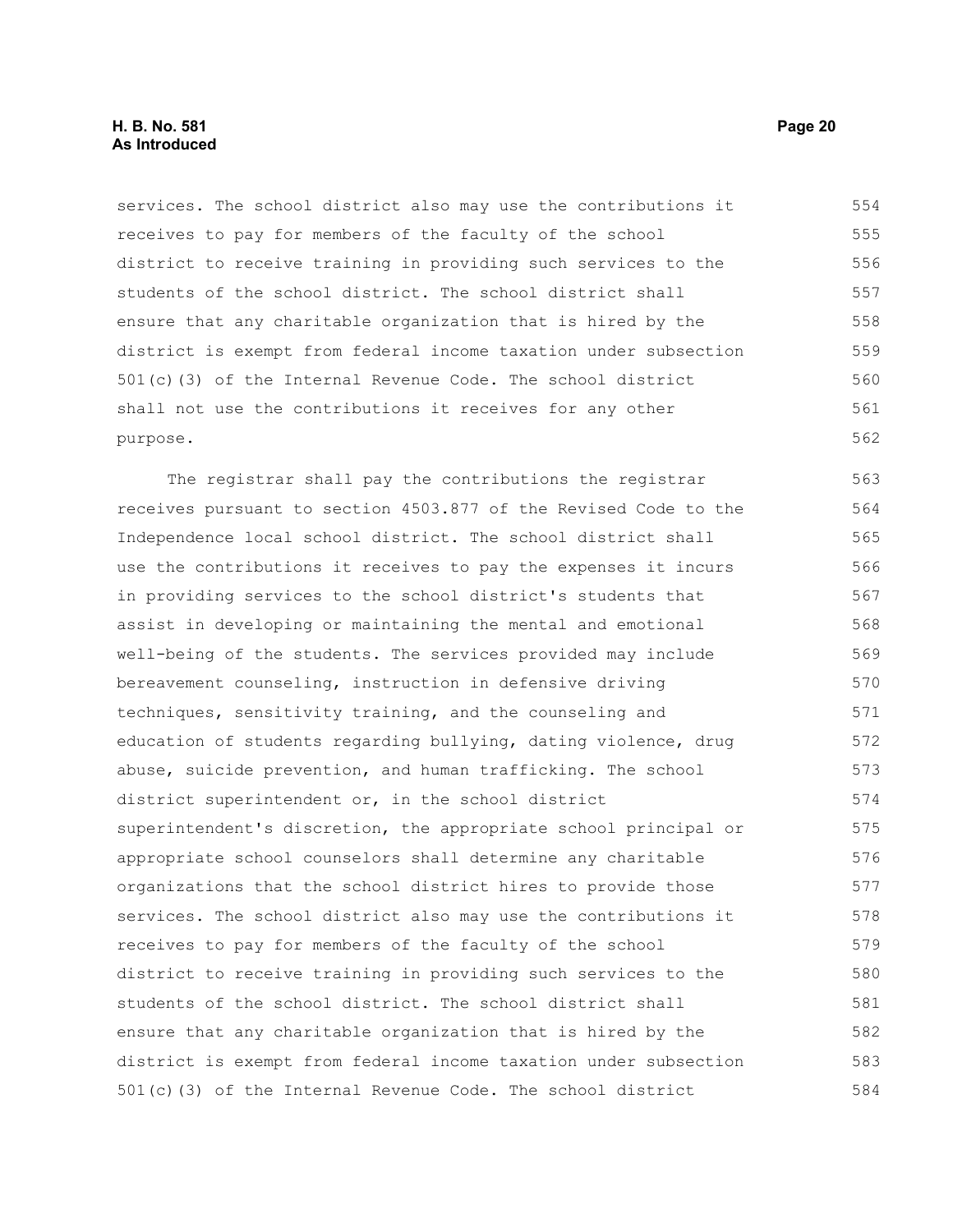shall not use the contributions it receives for any other purpose.

The registrar shall pay the contributions the registrar receives pursuant to section 4503.878 of the Revised Code to the Cuyahoga Heights local school district. The school district shall use the contributions it receives to pay the expenses it incurs in providing services to the school district's students that assist in developing or maintaining the mental and emotional well-being of the students. The services provided may include bereavement counseling, instruction in defensive driving techniques, sensitivity training, and the counseling and education of students regarding bullying, dating violence, drug abuse, suicide prevention, and human trafficking. The school district superintendent or, in the school district superintendent's discretion, the appropriate school principal or appropriate school counselors, shall determine any charitable organizations that the school district hires to provide those services. The school district also may use the contributions it receives to pay for members of the faculty of the school district to receive training in providing such services to the students of the school district. The school district shall ensure that any charitable organization that is hired by the district is exempt from federal income taxation under subsection 501(c)(3) of the Internal Revenue Code. The school district shall not use the contributions it receives for any other purpose. 587 588 589 590 591 592 593 594 595 596 597 598 599 600 601 602 603 604 605 606 607 608 609 610

The registrar shall pay the contributions the registrar receives pursuant to section 4503.879 of the Revised Code to the west technical high school alumni association, which shall use the contributions for activities sponsored by the association. 611 612 613 614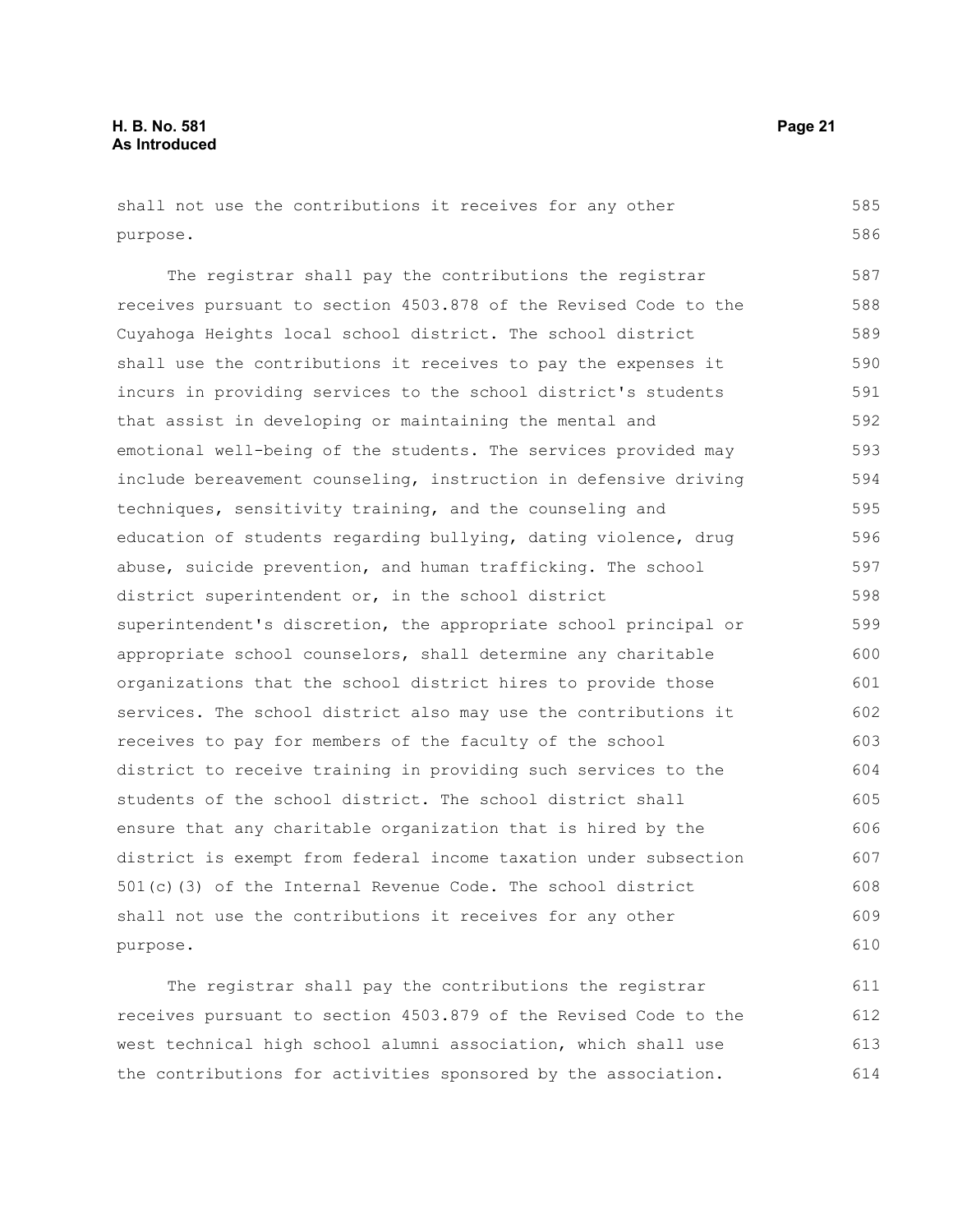## **H. B. No. 581 Page 22 As Introduced**

The registrar shall pay the contributions the registrar receives pursuant to section 4503.88 of the Revised Code to the Kenston local school district. The school district shall use the contributions it receives to pay the expenses it incurs in providing services that assist in developing or maintaining a culture of environmental responsibility and an innovative science, technology, engineering, art, and math (S.T.E.A.M.) curriculum to the school district's students. The school district shall not use the contributions it receives for any other purpose. 615 616 617 618 619 620 621 622 623 624

The registrar shall pay the contributions the registrar receives pursuant to section 4503.89 of the Revised Code to the American red cross of greater Columbus on behalf of the Ohio chapters of the American red cross, which shall use the contributions for disaster readiness, preparedness, and response programs on a statewide basis. 625 626 627 628 629 630

The registrar shall pay the contributions the registrar receives pursuant to section 4503.891 of the Revised Code to the Ohio lions foundation. The foundation shall use the contributions for charitable and educational purposes. 631 632 633 634

The registrar shall pay the contributions the registrar receives pursuant to section 4503.892 of the Revised Code to the Hudson city school district. The school district shall not use the contributions it receives for any political purpose. 635 636 637 638

The registrar shall pay the contributions the registrar receives pursuant to section 4503.90 of the Revised Code to the nationwide children's hospital foundation. 639 640 641

The registrar shall pay the contributions the registrar receives pursuant to section 4503.901 of the Revised Code to the 642 643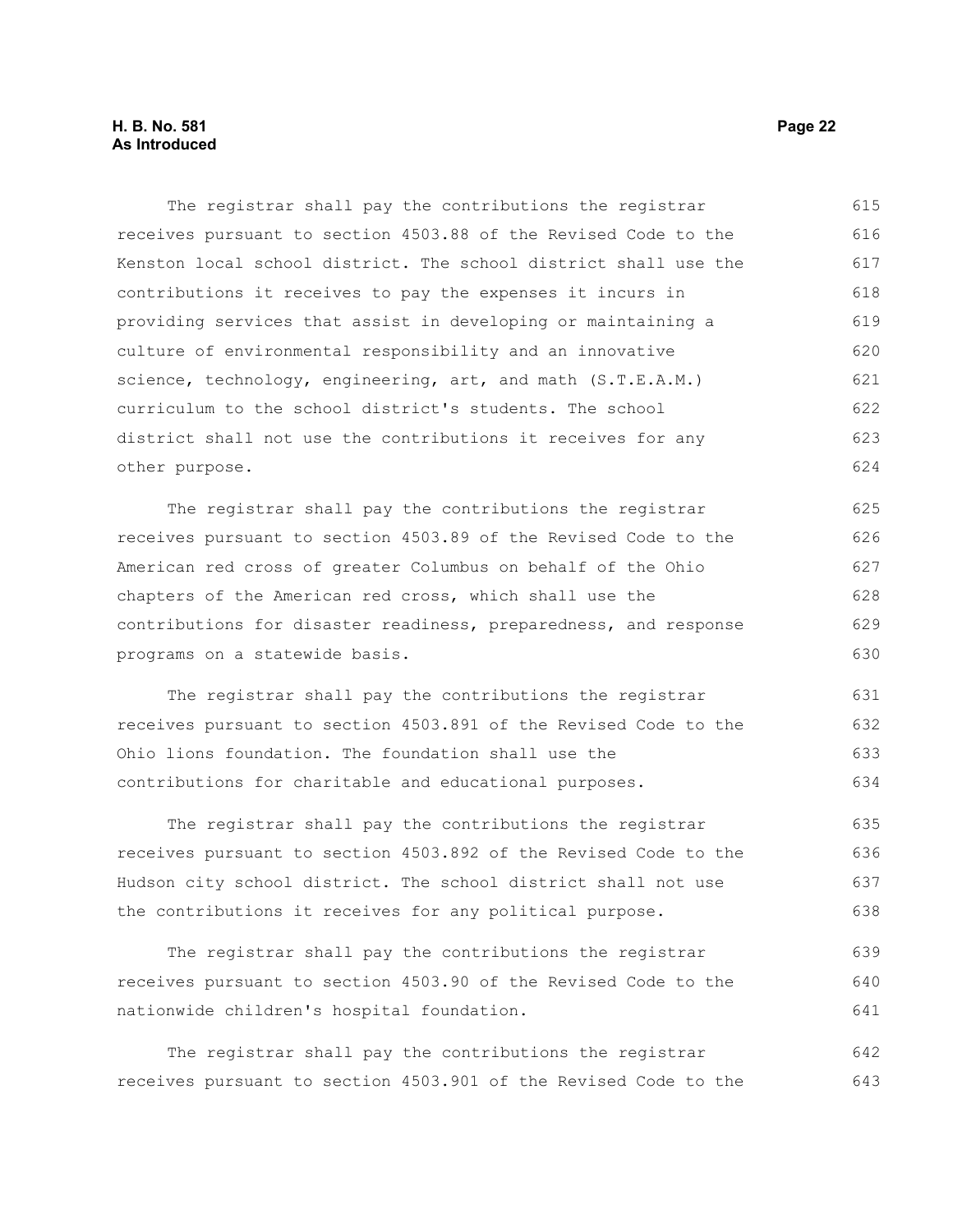## **H. B. No. 581 Page 23 As Introduced**

Ohio association for pupil transportation, which shall use the money to support transportation programs, provide training to school transportation professionals, and support other initiatives for school transportation safety. 644 645 646 647

The registrar shall pay the contributions the registrar receives pursuant to section 4503.902 of the Revised Code to St. Ignatius high school located in the municipal corporation of Cleveland. The school shall use fifty per cent of the contributions it receives to provide tuition assistance to its students. The school shall use the remaining fifty per cent to pay the expenses it incurs in providing services to the school's students that assist in developing or maintaining the mental and emotional well-being of the students. The services provided may include bereavement counseling, instruction in defensive driving techniques, sensitivity training, and the counseling and education of students regarding bullying, dating violence, drug abuse, suicide prevention, and human trafficking. As a part of providing such services, the school may pay for members of the faculty of the school to receive training in providing those services. The school principal or, in the school principal's discretion, appropriate school counselors shall determine any charitable organizations that the school hires to provide those services. The school shall ensure that any such charitable organization is exempt from federal income taxation under subsection 501(c)(3) of the Internal Revenue Code. The school shall not use the contributions it receives for any other purpose. 648 649 650 651 652 653 654 655 656 657 658 659 660 661 662 663 664 665 666 667 668 669 670

The registrar shall pay the contributions the registrar receives pursuant to section 4503.903 of the Revised Code to the Brecksville-Broadview Heights city school district. The school district shall use the contributions it receives to pay the 671 672 673 674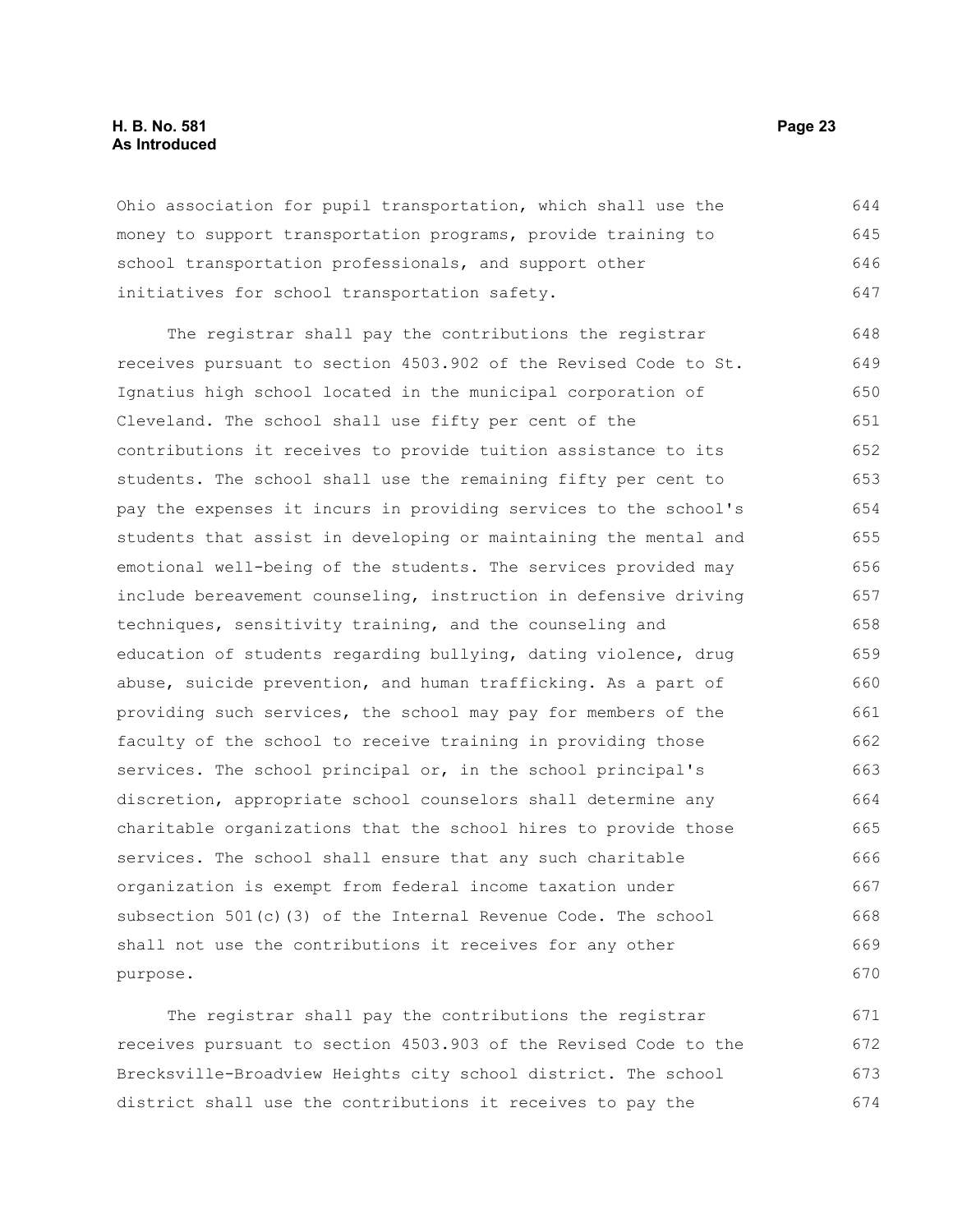## **H. B. No. 581 Page 24 As Introduced**

expenses it incurs in providing services to the school district's students that assist in developing or maintaining the mental and emotional well-being of the students. The services provided may include bereavement counseling, instruction in defensive driving techniques, sensitivity training, and the counseling and education of students regarding bullying, dating violence, drug abuse, suicide prevention, and human trafficking. The school district superintendent or, in the school district superintendent's discretion, the appropriate school principal or appropriate school counselors shall determine any charitable organizations that the school district hires to provide those services. The school district also may use the contributions it receives to pay for members of the faculty of the school district to receive training in providing such services to the students of the school district. The school district shall ensure that any charitable organization that is hired by the district is exempt from federal income taxation under subsection 501(c)(3) of the Internal Revenue Code. The school district shall not use the contributions it receives for any other purpose. 675 676 677 678 679 680 681 682 683 684 685 686 687 688 689 690 691 692 693 694

The registrar shall pay the contributions the registrar receives pursuant to section 4503.904 of the Revised Code to the Chagrin Falls exempted village school district. The school district shall use the contributions it receives to pay the expenses it incurs in providing services to the school district's students that assist in developing or maintaining the mental and emotional well-being of the students. The services provided may include bereavement counseling, instruction in defensive driving techniques, sensitivity training, and the counseling and education of students regarding bullying, dating violence, drug abuse, suicide prevention, and human trafficking. 695 696 697 698 699 700 701 702 703 704 705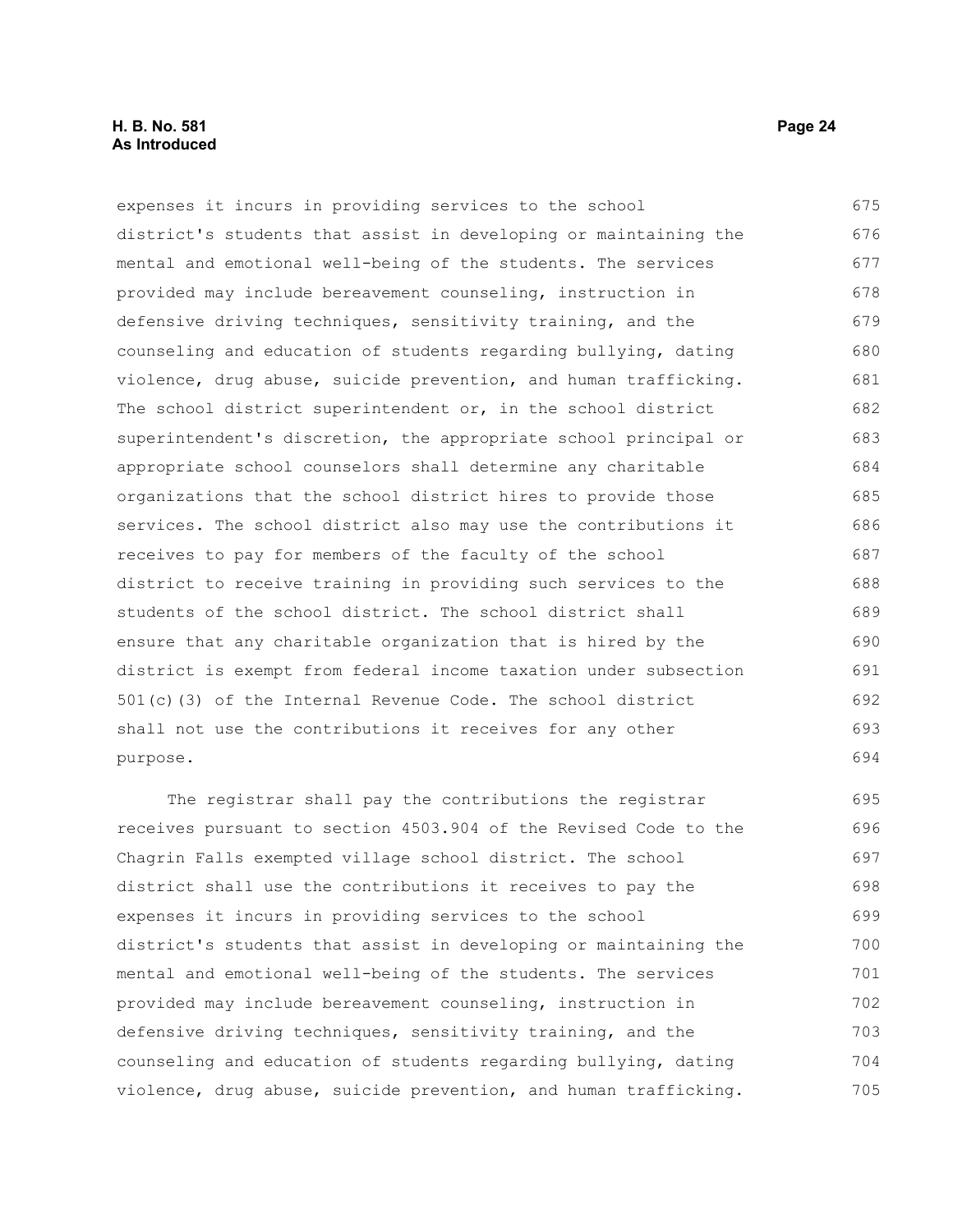## **H. B. No. 581 Page 25 As Introduced**

The school district superintendent or, in the school district superintendent's discretion, the appropriate school principal or appropriate school counselors shall determine any charitable organizations that the school district hires to provide those services. The school district also may use the contributions it receives to pay for members of the faculty of the school district to receive training in providing such services to the students of the school district. The school district shall ensure that any charitable organization that is hired by the district is exempt from federal income taxation under subsection 501(c)(3) of the Internal Revenue Code. The school district shall not use the contributions it receives for any other purpose. 706 707 708 709 710 711 712 713 714 715 716 717 718

The registrar shall pay the contributions the registrar receives pursuant to section 4503.905 of the Revised Code to the Cuyahoga valley career center. The career center shall use the contributions it receives to pay the expenses it incurs in providing services to the career center's students that assist in developing or maintaining the mental and emotional well-being of the students. The services provided may include bereavement counseling, instruction in defensive driving techniques, sensitivity training, and the counseling and education of students regarding bullying, dating violence, drug abuse, suicide prevention, and human trafficking. The career center's superintendent or in the career center's superintendent's discretion, the school board or appropriate school counselors shall determine any charitable organizations that the career center hires to provide those services. The career center also may use the contributions it receives to pay for members of the faculty of the career center to receive training in providing such services to the students of the career center. The career 719 720 721 722 723 724 725 726 727 728 729 730 731 732 733 734 735 736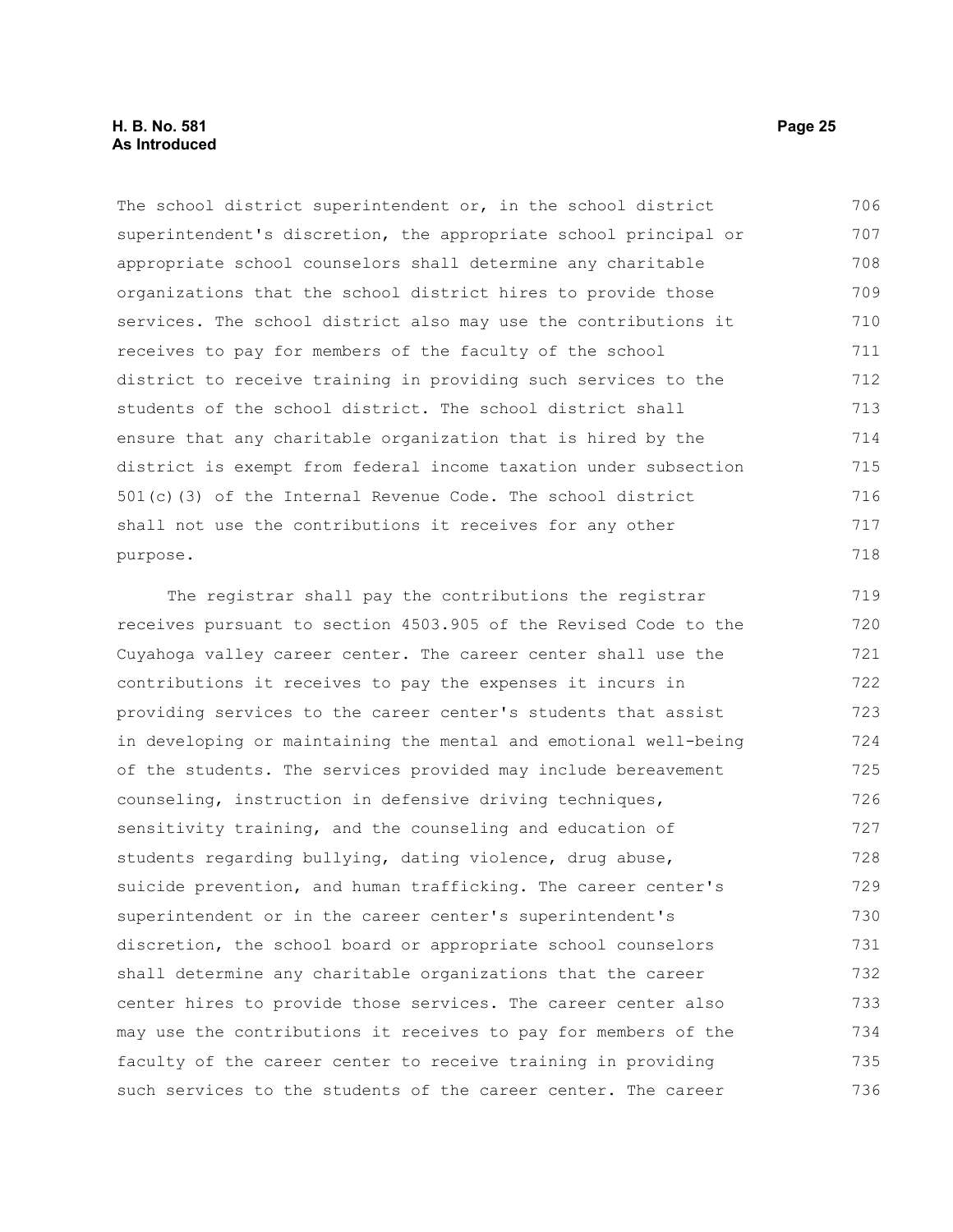## **H. B. No. 581 Page 26 As Introduced**

center shall ensure that any charitable organization that is hired by the career center is exempt from federal income taxation under subsection 501(c)(3) of the Internal Revenue Code. The career center shall not use the contributions it receives for any other purpose. 737 738 739 740 741

The registrar shall pay the contributions the registrar receives pursuant to section 4503.906 of the Revised Code to the Stow-Munroe Falls city school district. The school district shall not use the contributions it receives for any political purpose. 742 743 744 745 746

The registrar shall pay the contributions the registrar receives pursuant to section 4503.907 of the Revised Code to the Twinsburg city school district. The school district shall not use the contributions it receives for any political purpose. 747 748 749 750

The registrar shall pay the contributions the registrar receives pursuant to section 4503.908 of the Revised Code to St. Xavier high school located in Springfield township in Hamilton county. The school shall use fifty per cent of the contributions it receives to provide tuition assistance to its students. The school shall use the remaining fifty per cent to pay the expenses it incurs in providing services to the school's students that assist in developing or maintaining the mental and emotional well-being of the students. The services provided may include bereavement counseling, instruction in defensive driving techniques, sensitivity training, and the counseling and education of students regarding bullying, dating violence, drug abuse, suicide prevention, and human trafficking. As a part of providing such services, the school may pay for members of the faculty of the school to receive training in providing those services. The school principal or, in the school principal's 751 752 753 754 755 756 757 758 759 760 761 762 763 764 765 766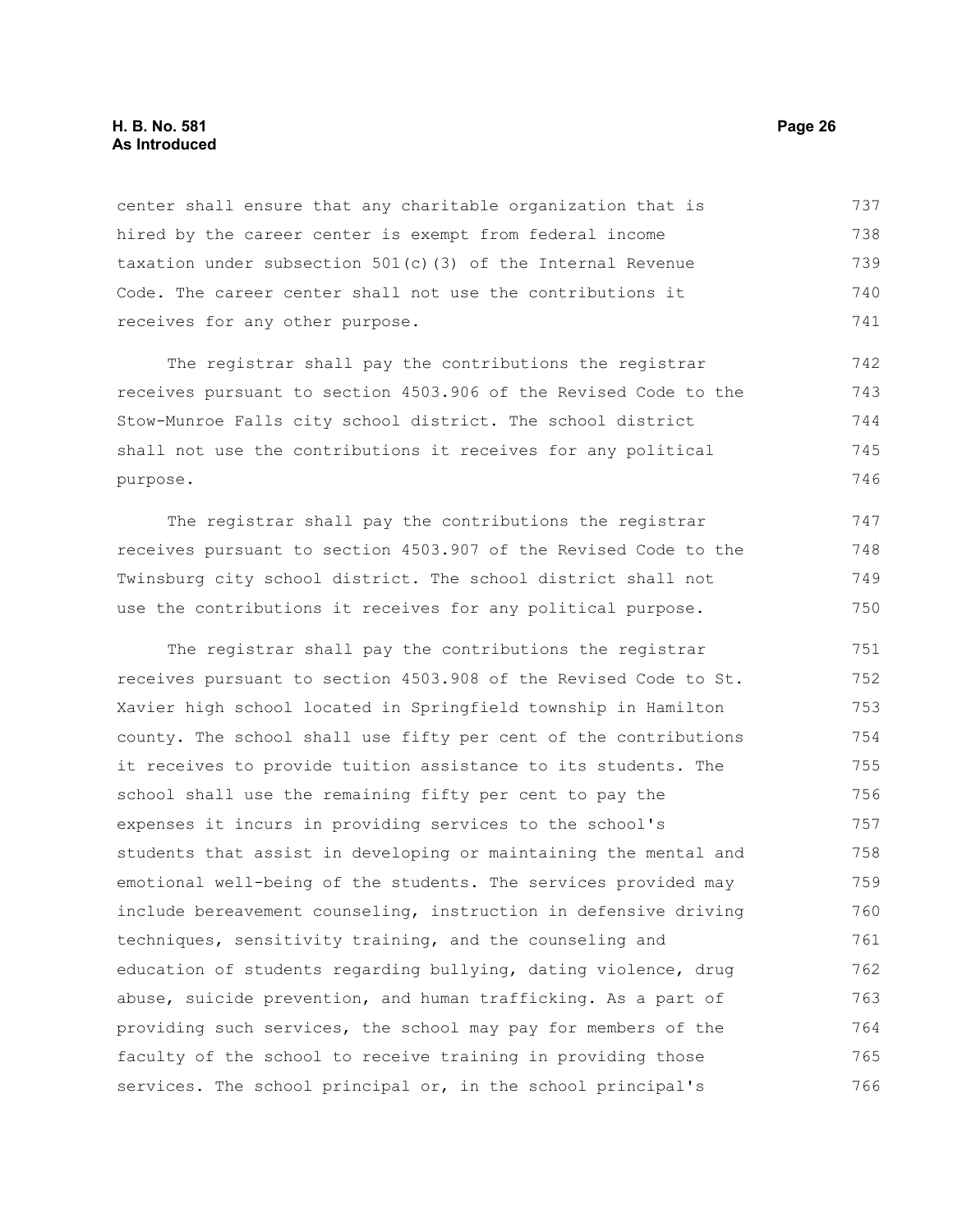## **H. B. No. 581 Page 27 As Introduced**

discretion, appropriate school counselors shall determine any charitable organizations that the school hires to provide those services. The school shall ensure that any such charitable organization is exempt from federal income taxation under subsection 501(c)(3) of the Internal Revenue Code. The school shall not use the contributions it receives for any other purpose. 767 768 769 770 771 772 773

The registrar shall pay the contributions received pursuant to section 4503.92 of the Revised Code to support our troops, incorporated, a national nonprofit corporation, which shall use those contributions in accordance with its articles of incorporation and for the benefit of servicemembers of the armed forces of the United States and their families when they are in financial need. 774 775 776 777 778 779 780

The registrar shall pay the contributions the registrar receives pursuant to section 4503.94 of the Revised Code to the Michelle's leading star foundation, which shall use the money solely to fund the rental, lease, or purchase of the simulated driving curriculum of the Michelle's leading star foundation by boards of education of city, exempted village, local, and joint vocational school districts. 781 782 783 784 785 786 787

The registrar shall pay the contributions the registrar receives pursuant to section 4503.951 of the Revised Code to the Cincinnati city school district.

The registrar shall pay the contributions the registrar receives pursuant to section 4503.97 of the Revised Code to the friends of united Hatzalah of Israel, which shall use the money to support united Hatzalah of Israel, which provides free emergency medical first response throughout Israel. 791 792 793 794 795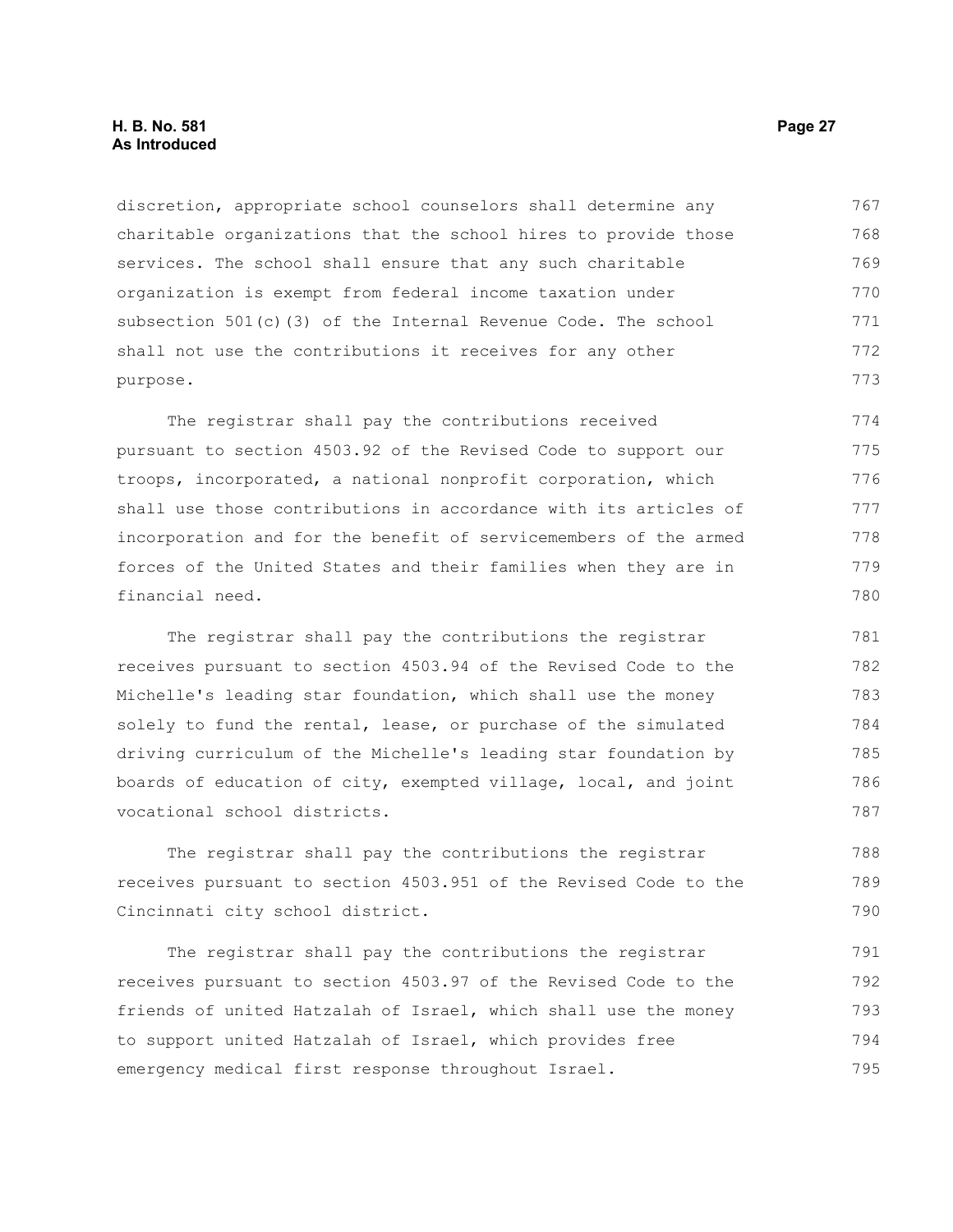## **H. B. No. 581 Page 28 As Introduced**

The registrar shall pay the contributions the registrar receives pursuant to section 4503.98 of the Revised Code to the Westerville parks foundation to support the programs and activities of the foundation and its mission of pursuing the city of Westerville's vision of becoming "A City Within A Park." 796 797 798 799 800

(C) All investment earnings of the license plate contribution fund shall be credited to the fund. Not later than the first day of May of every year, the registrar shall distribute to each entity described in division (B) of this section the investment income the fund earned the previous calendar year. The amount of such a distribution paid to an entity shall be proportionate to the amount of money the entity received from the fund during the previous calendar year. 801 802 803 804 805 806 807 808

 **Sec. 4503.703.** (A) The owner or lessee of any passenger car, noncommercial motor vehicle, recreational vehicle, or other vehicle of a class approved by the registrar of motor vehicles may apply to the registrar for the registration of the vehicle and issuance of "West High School Alumni Association" license plates. The application may be combined with a request for a special reserved license plate under section 4503.40 or 4503.42 of the Revised Code. Upon receipt of the completed application and compliance by the applicant with divisions (B) and (C) of this section, the registrar shall issue to the applicant the appropriate vehicle registration and a set of "West High School Alumni Association" license plates and a validation sticker, or a validation sticker alone when required by section 4503.191 of the Revised Code. 809 810 811 812 813 814 815 816 817 818 819 820 821 822

In addition to the letters and numbers ordinarily inscribed on the license plates, "West High School Alumni Association" license plates shall display an appropriate logo 823 824 825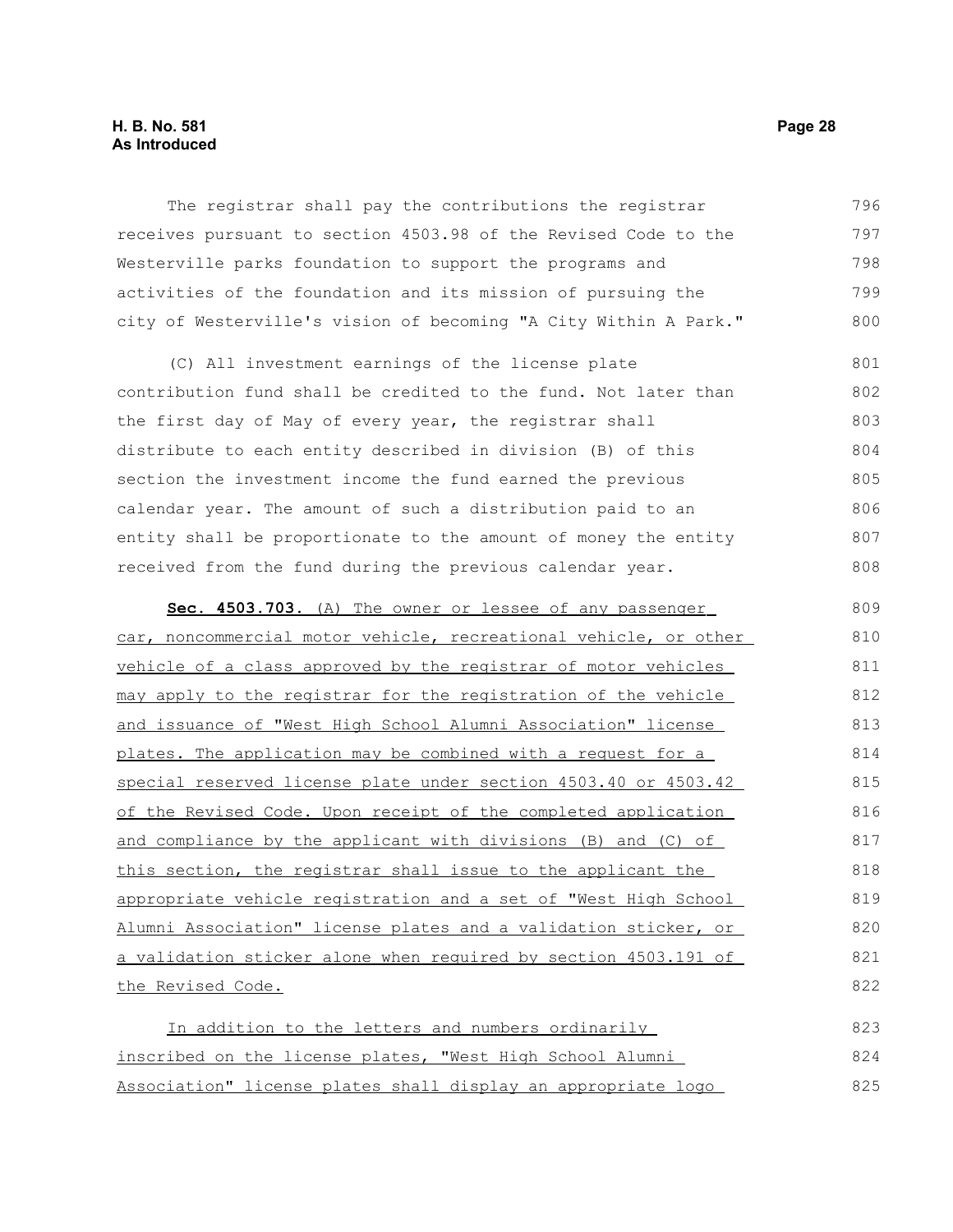| and words selected by representatives of the west high school    | 826 |
|------------------------------------------------------------------|-----|
| alumni association and that are approved by the registrar. "West | 827 |
| High School Alumni Association" license plates shall display     | 828 |
| county identification stickers that identify the county of       | 829 |
| registration as required under section 4503.19 of the Revised    | 830 |
| Code.                                                            | 831 |
| (B) "West High School Alumni Association" license plates         | 832 |
| and a validation sticker, or validation sticker alone, shall be  | 833 |
| issued upon receipt of an application for registration of a      | 834 |
| motor vehicle under this section; payment of the reqular license | 835 |
| tax as prescribed under section 4503.04 of the Revised Code, any | 836 |
| applicable motor vehicle license tax levied under Chapter 4504.  | 837 |
| of the Revised Code, any applicable additional fee prescribed by | 838 |
| section 4503.40 or 4503.42 of the Revised Code, an additional    | 839 |
| administrative fee of ten dollars, and a contribution as         | 840 |
| provided in division (C)(1) of this section; and compliance with | 841 |
| all other applicable laws relating to the registration of motor  | 842 |
| vehicles.                                                        | 843 |
| (C)(1) For each application for registration and                 | 844 |
| registration renewal notice the registrar receives under this    | 845 |
| section, the registrar shall collect a contribution of twenty    | 846 |
| dollars. The registrar shall deposit this contribution into the  | 847 |
| state treasury to the credit of the license plate contribution   | 848 |
| fund created in section 4501.21 of the Revised Code.             | 849 |
| (2) The registrar shall deposit the administrative fee of        | 850 |
| ten dollars, the purpose of which is to compensate the bureau of | 851 |
| motor vehicles for additional services required in the issuing   | 852 |
| of "West High School Alumni Association" license plates, into    | 853 |
| the state treasury to the credit of the public safety - highway  | 854 |
| purposes fund created in section 4501.06 of the Revised Code.    | 855 |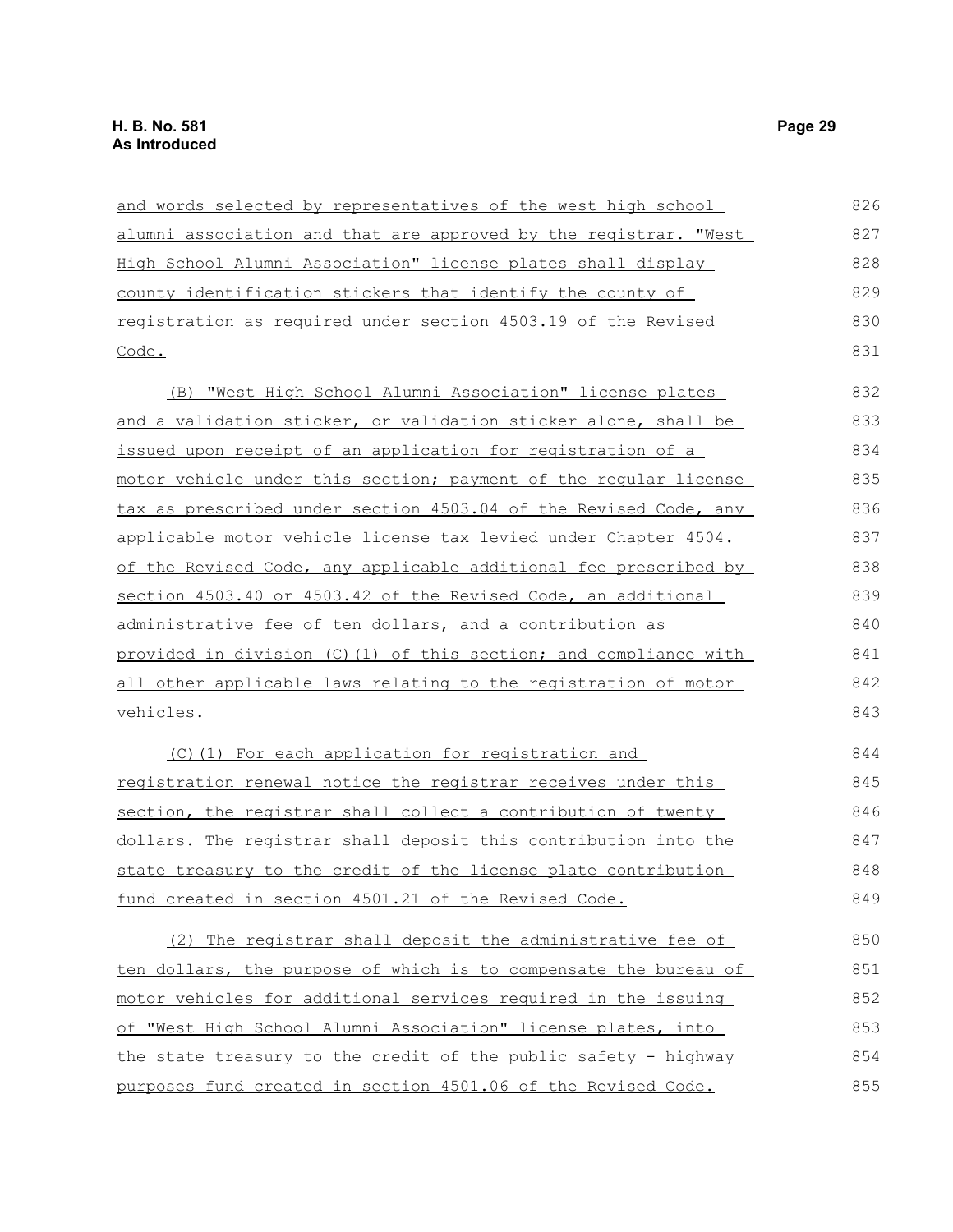| Sec. 4503.704. (A) The owner or lessee of any passenger          | 856 |
|------------------------------------------------------------------|-----|
| car, noncommercial motor vehicle, recreational vehicle, or other | 857 |
| vehicle of a class approved by the registrar of motor vehicles   | 858 |
| may apply to the registrar for the registration of the vehicle   | 859 |
| and issuance of "Central High School Alumni Association" license | 860 |
| plates. The application may be combined with a request for a     | 861 |
| special reserved license plate under section 4503.40 or 4503.42  | 862 |
| of the Revised Code. Upon receipt of the completed application   | 863 |
| and compliance by the applicant with divisions (B) and (C) of    | 864 |
| this section, the registrar shall issue to the applicant the     | 865 |
| appropriate vehicle registration and a set of "Central High      | 866 |
| School Alumni Association" license plates and a validation       | 867 |
| sticker, or a validation sticker alone when required by section  | 868 |
| 4503.191 of the Revised Code.                                    | 869 |
| In addition to the letters and numbers ordinarily                | 870 |
| inscribed on the license plates, "Central High School Alumni     | 871 |
| Association" license plates shall display an appropriate logo    | 872 |
| and words selected by representatives of the central high school | 873 |
| alumni association and that are approved by the registrar.       | 874 |
| "Central High School Alumni Association" license plates shall    | 875 |
| display county identification stickers that identify the county  | 876 |
| of registration as required under section 4503.19 of the Revised | 877 |
| Code.                                                            | 878 |
| (B) "Central High School Alumni Association" license             | 879 |
| plates and a validation sticker, or validation sticker alone,    | 880 |
| shall be issued upon receipt of an application for registration  | 881 |
| of a motor vehicle under this section; payment of the reqular    | 882 |
| license tax as prescribed under section 4503.04 of the Revised   | 883 |
| Code, any applicable motor vehicle license tax levied under      | 884 |
| Chapter 4504. of the Revised Code, any applicable additional fee | 885 |

prescribed by section 4503.40 or 4503.42 of the Revised Code, an